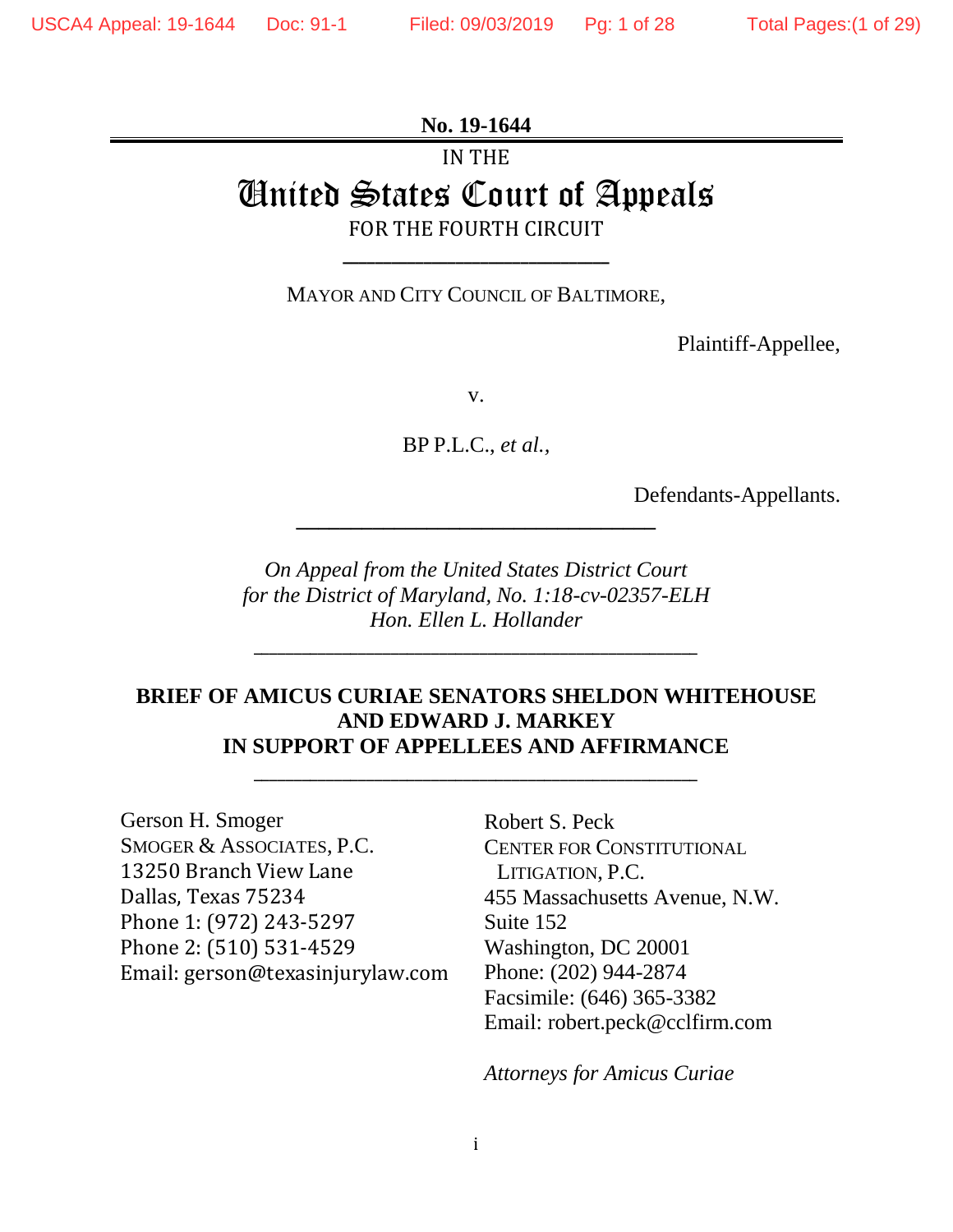## **TABLE OF CONTENTS**

| AMICUS CURIAE'S IDENTITY, INTEREST                                                                                 |
|--------------------------------------------------------------------------------------------------------------------|
| INTRODUCTION AND SUMMARY OF ARGUMENT4                                                                              |
|                                                                                                                    |
| THE CHAMBER'S RECORD DEMONSTRATES LITTLE REGARD<br>$\mathbf{I}$ .<br>FOR CONGRESSIONAL ACTION ON CLIMATE CHANGE. 7 |
| $\Pi$ .<br>THE CHAMBER'S RECORD DEMONSTRATES LITTLE<br>REGARD FOR EXECUTIVE ACTION ON CLIMATE CHANGE, 11           |
| THE CHAMBER USES ITS POLITICAL CLOUT TO OPPOSE<br>III.                                                             |
| IV. COURTS, INCLUDING STATE COURTS, ARE WELL-<br>POSITIONED TO ADDRESS THE ISSUES IN THIS CASE.  17                |
|                                                                                                                    |
|                                                                                                                    |
|                                                                                                                    |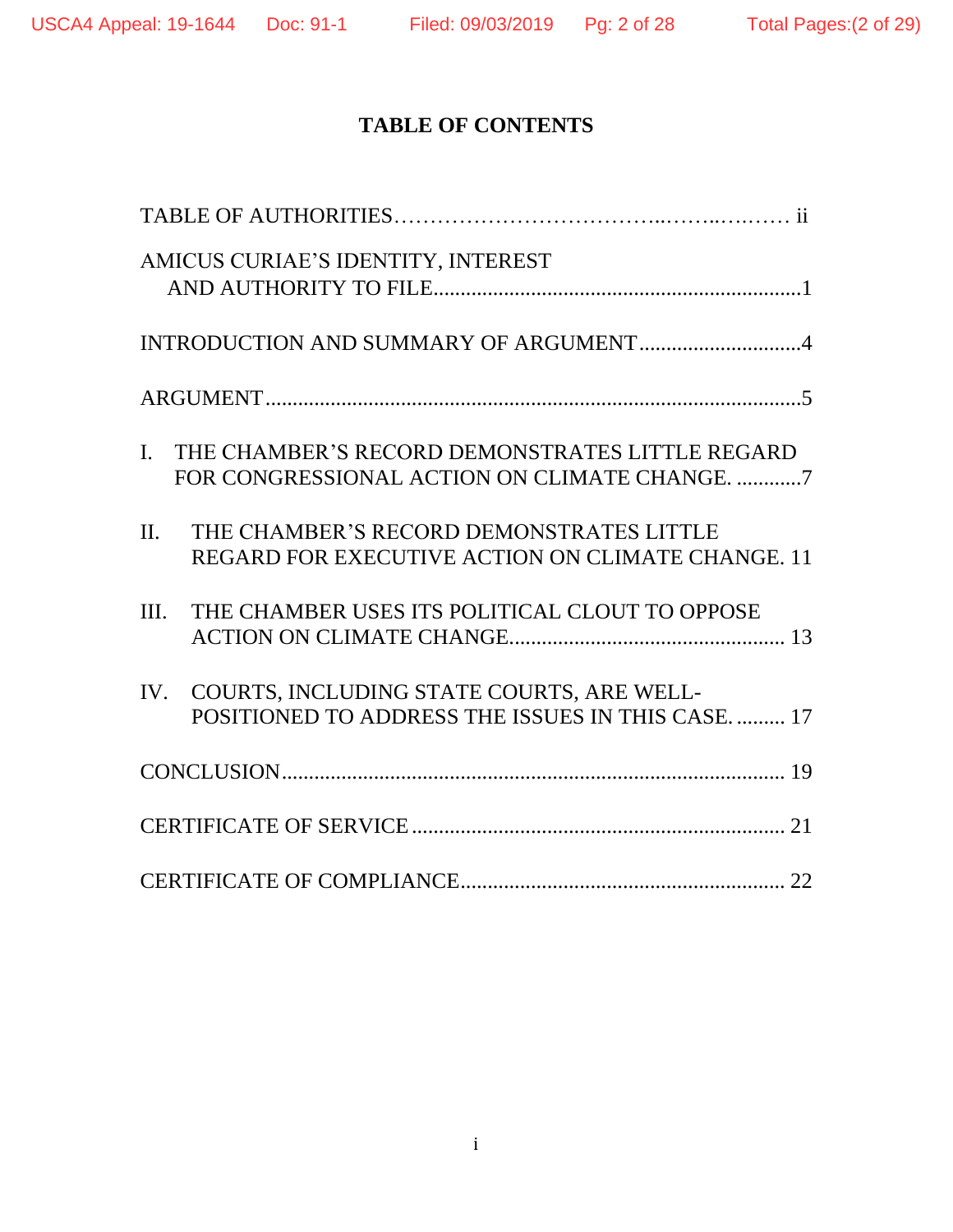## **TABLE OF AUTHORITIES**

## **Cases**

| Citizens United v. Federal Election Comm'n, 558 U.S. 310 (2010) 13        |  |
|---------------------------------------------------------------------------|--|
| <i>Phoenix Mut. Life Ins. Co. v. Adams, 30 F.3d 554 (4th Cir. 1994)</i> 6 |  |
| Texas Industries, Inc. v. Radcliff Materials, Inc., 451 U.S. 630 (1981)6  |  |
|                                                                           |  |

## **Other Authorities**

| 1 Alexis De Tocqueville, Democracy in America (Arthur Goldhammer                                                                                                                                                                                                                                                                       |
|----------------------------------------------------------------------------------------------------------------------------------------------------------------------------------------------------------------------------------------------------------------------------------------------------------------------------------------|
| Amy Harder, "America's business lobby shifting on climate change," Axios<br>(Apr. 18, 2019), https://www.axios.com/chamber-commerce-shifting-<br>climate-change-6a18f7c6-88ef-446e-99a5-1ed1fd627cbe.html7                                                                                                                             |
| Andrew Jackson, 1832 Veto Message Regarding the Bank of the United                                                                                                                                                                                                                                                                     |
| Benedict Clements and Ian Parry, "Subsidies: Some Work, Others Don't,<br>International Monetary Fund," available at<br>https://www.imf.org/external/pubs/ft/fandd/2018/09/pdf/what-are-                                                                                                                                                |
| Carol Leonnig, "Corporate donors fuel Chamber of Commerce's political<br>power," The Washington Post (Oct. 19, 2012)<br>https://www.washingtonpost.com/politics/decision2012/corporate-donors-<br>fuel-chamber-of-commerces-political-power/2012/10/18/96ad666a-1943-<br>11e2-bd10-5ff056538b7c_story.html?utm_term=.2798acebd23f.  15 |
| Chamber of Commerce v. EPA, Petition for Review (Feb. 12, 2010), Case<br>No. 10-1030 (D.C. Cir.), available at<br>https://www.chamberlitigation.com/sites/default/files/cases/files/2010/Cha<br>mber%20of%20Commerce%20v.%20EPA%20%28Endangerment%20Ru                                                                                 |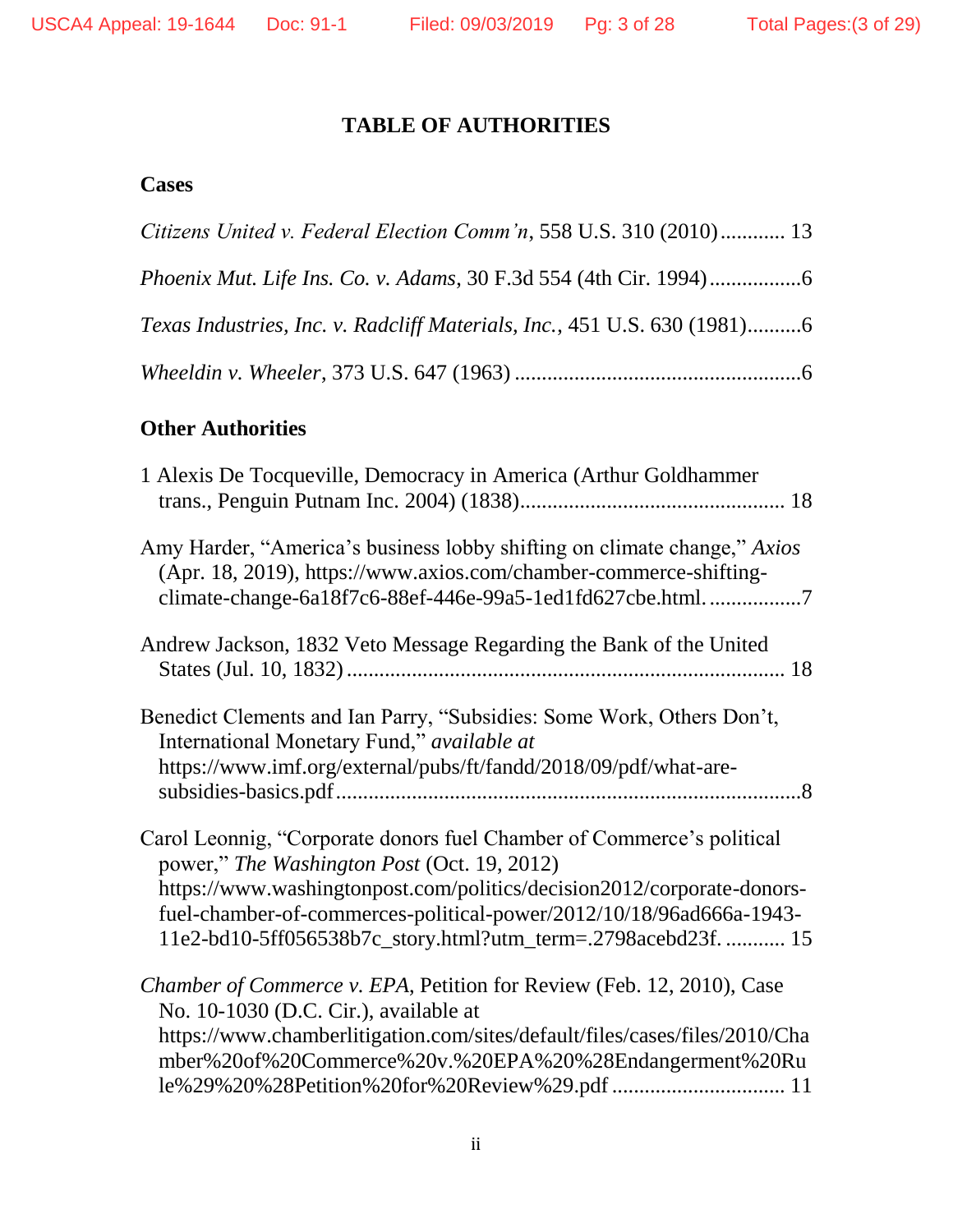| Chamber of Commerce v. EPA, Petition for Review (Oct. 23, 2015), Case<br>No. 15-1382 (D.C. Cir.), available at<br>https://www.chamberlitigation.com/sites/default/files/U.S.%20Chamber%                                                                                                                                              |
|--------------------------------------------------------------------------------------------------------------------------------------------------------------------------------------------------------------------------------------------------------------------------------------------------------------------------------------|
| 2C%20et%20al.%20v.%20EPA%20%28ESPS%29%20--                                                                                                                                                                                                                                                                                           |
| Coral Davenport and Julie Hirschfeld Davis, "Move to Fight Obama's<br>Climate Plan Started Early," The New York Times (Aug. 3, 2015),<br>https://www.nytimes.com/2015/08/04/us/obama-unveils-plan-to-sharply-                                                                                                                        |
| David Hume, PHILOSOPHICAL WORKS OF DAVID HUME 290 (1854) 18                                                                                                                                                                                                                                                                          |
| Dominic Rushe, "Disney, the Gap and Pepsi urged to quit the US Chamber<br>of Commerce," The Guardian (April 24, 2017),<br>https://www.theguardian.com/business/2017/apr/24/disney-the-gap-and-                                                                                                                                       |
| Glenn Kessler and Michelle Ye Hee Lee, "Fact-checking President Trump's<br>claims on the Paris climate change deal," The Washington Post (June 1,<br>2017), https://www.washingtonpost.com/news/fact-<br>checker/wp/2017/06/01/fact-checking-president-trumps-claims-on-the-<br>paris-climate-change-deal/?utm_term=.42bce20e6fcd 12 |
| Global Warming of 1.5 Degrees Celsius, Section 4.4.5.2, Intergovernmental<br>Panel on Climate Change, https://www.ipcc.ch/sr15/chapter/chapter-4/. 11                                                                                                                                                                                |
| Impacts of Greenhouse Gas Regulations on the Industrial Sector, NERA<br>Economic Consulting (March 2017), available at<br>http://www.globalenergyinstitute.org/sites/default/files/NERA%20Final%                                                                                                                                     |
| Kevin Steinberger and Amanda Levin, "Chamber Inflates Costs, Ignores<br>Benefits of Climate Action," Natural Resources Defense Council (March<br>22, 2017), available at https://www.nrdc.org/experts/kevin-<br>steinberger/chamber-inflates-costs-ignores-benefits-climate-action (last                                             |
| Key Vote Alert, U.S. Chamber of Commerce (May 9, 2017), <i>available at</i><br>https://www.uschamber.com/sites/default/files/5.9.17-                                                                                                                                                                                                 |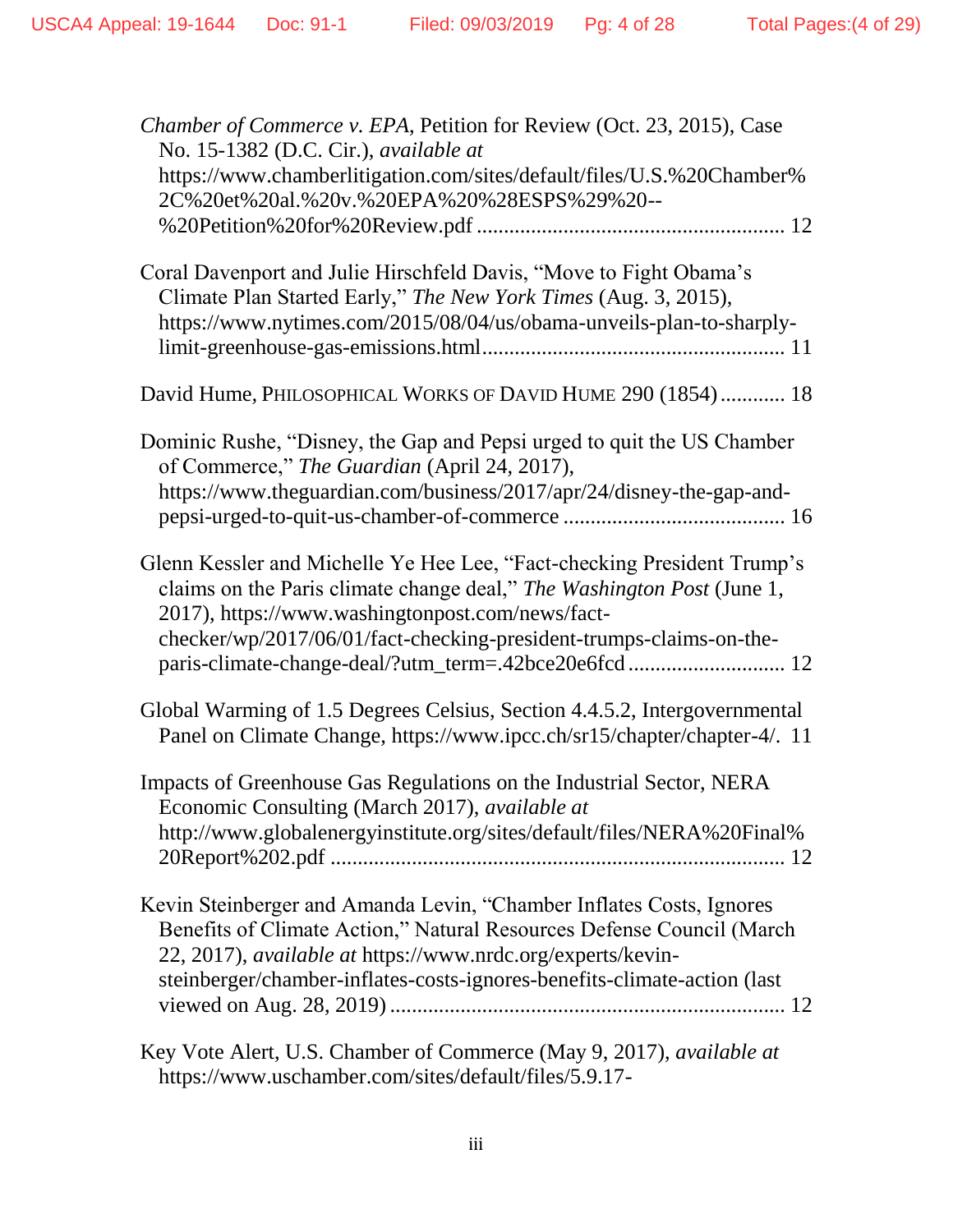| _key_vote_letter_to_senate_supporting_h.j._res._36_cra_resolution_repea                                                                                                                                                                                                                  |
|------------------------------------------------------------------------------------------------------------------------------------------------------------------------------------------------------------------------------------------------------------------------------------------|
| Letter Opposing H.R. 2454, the "American Clean Energy and Security Act<br>of 2009," U.S. Chamber of Commerce (Jun. 24, 2009), available at<br>https://www.uschamber.com/letter/letter-opposing-hr-2454-american-                                                                         |
| Nancy Madsen, "U.S. Chamber of Commerce says Tim Kaine supported<br>higher energy costs for families," Politifact Virginia (Aug. 21, 2012),<br>https://www.politifact.com/virginia/statements/2012/aug/21/us-chamber-<br>commerce/us-chamber-commerce-says-tim-kaine-supported-highe/ 14 |
|                                                                                                                                                                                                                                                                                          |
| Robert Brulle, "The climate lobby: a sectoral analysis of lobbying spending<br>on climate change in the USA, 2000 to 2016," Climatic Change, vol. 149,<br>issue 3-4, p. 289–303, available at<br>https://link.springer.com/article/10.1007%2Fs10584-018-2241-z  16                       |
| "Run, Jimmy" attack ad against Katie McGinty, 2016 candidate for U.S.<br>Senate from Pennsylvania, available at                                                                                                                                                                          |
| S.1128, The American Opportunity Carbon Fee Act of 2019, 116 <sup>th</sup> Cong., 1 <sup>st</sup><br>Sess. available at https://www.govtrack.us/congress/bills/116/s1128/text                                                                                                            |
| S.2300, Clean Industrial Technology Act of 2019, 116 <sup>th</sup> Cong., 1 <sup>st</sup> Sess.,<br><i>available at https://www.govtrack.us/congress/bills/116/s2300/text8</i>                                                                                                           |
| Theodore Roosevelt, New Nationalism Speech (1910)  18                                                                                                                                                                                                                                    |
| U.S. Chamber Letter to the Senate Opposing S.J.Res.8, the Green New Deal,<br>U.S. Chamber of Commerce, https://www.uschamber.com/letter/us-<br>chamber-letter-the-senate-opposing-sjres8-the-green-new-deal 10                                                                           |
| U.S. Chamber Motion to Intervene on Clean Power Plan and Affordable<br>Clean Energy Rules, U.S. Chamber of Commerce,<br>https://www.globalenergyinstitute.org/us-chamber-motion-intervene-<br>clean-power-plan-and-affordable-clean-energy-rules 13                                      |
|                                                                                                                                                                                                                                                                                          |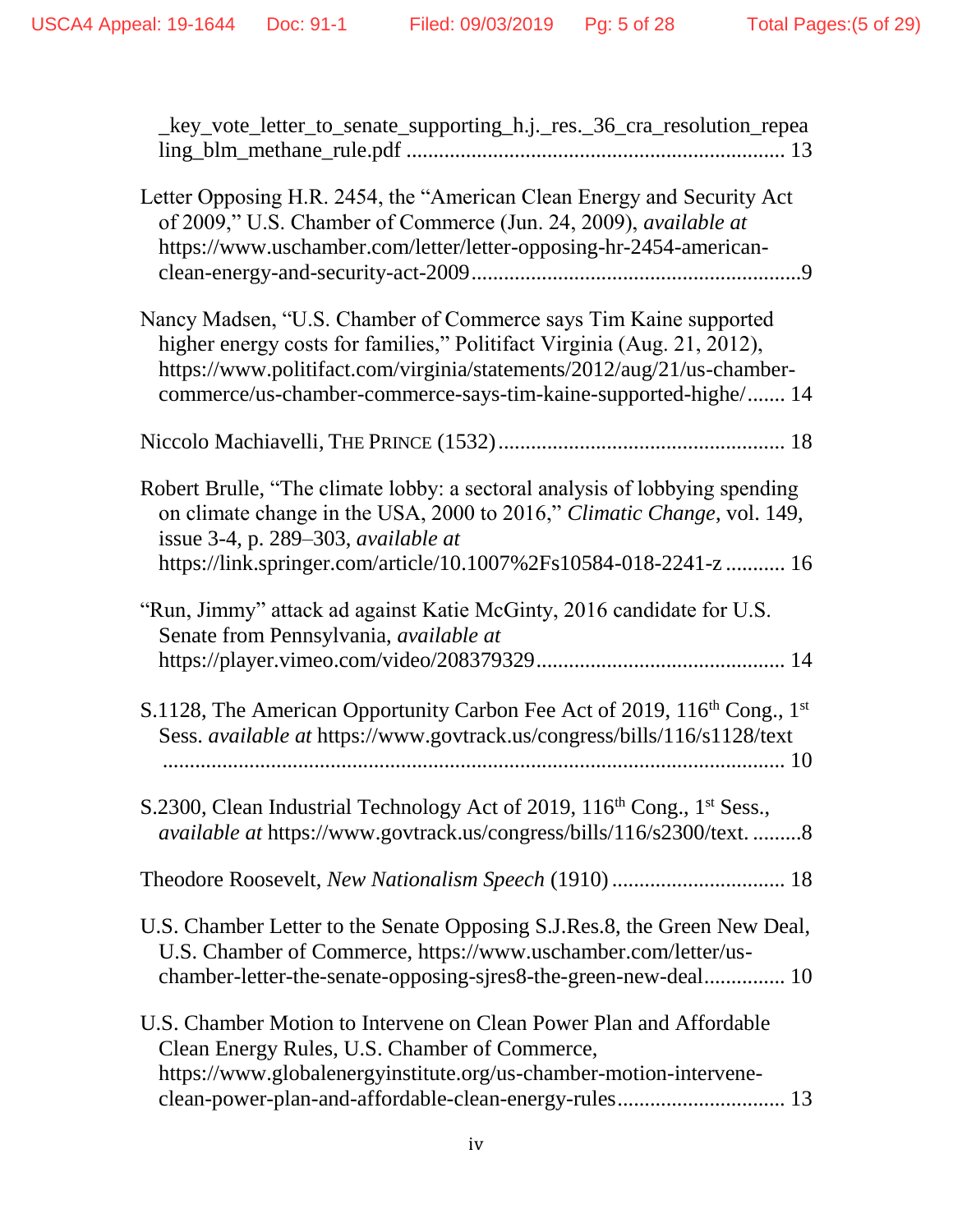| U.S. Chamber of Commerce Outside Spending by Year, Center For                                                                                                                                          |
|--------------------------------------------------------------------------------------------------------------------------------------------------------------------------------------------------------|
| Responsive Politics,                                                                                                                                                                                   |
| https://www.opensecrets.org/outsidespending/detail.php?cmte=US+Cham                                                                                                                                    |
| ber+of+Commerce&cycle=2018 (last viewed on Aug. 28, 2019) 14                                                                                                                                           |
| "Wake Up to Climate Change Legislation" attack ad, U.S. Chamber of                                                                                                                                     |
| Commerce (Nov. 9, 2007), <i>available at</i>                                                                                                                                                           |
| https://www.youtube.com/watch?v=XevRKc82soI (last viewed on Aug.                                                                                                                                       |
|                                                                                                                                                                                                        |
| Whitehouse & Warren, <i>et al.</i> , U.S. Chamber of Commerce: Out of Step with<br>the American People and its Members <i>available at</i><br>https://www.warren.senate.gov/files/documents/2016-6-14- |

## **Treatises**

<span id="page-5-0"></span>

| 3 W. Blackstone, Commentaries on the Laws of England (1768)  18 |  |  |  |  |  |  |  |  |
|-----------------------------------------------------------------|--|--|--|--|--|--|--|--|
|-----------------------------------------------------------------|--|--|--|--|--|--|--|--|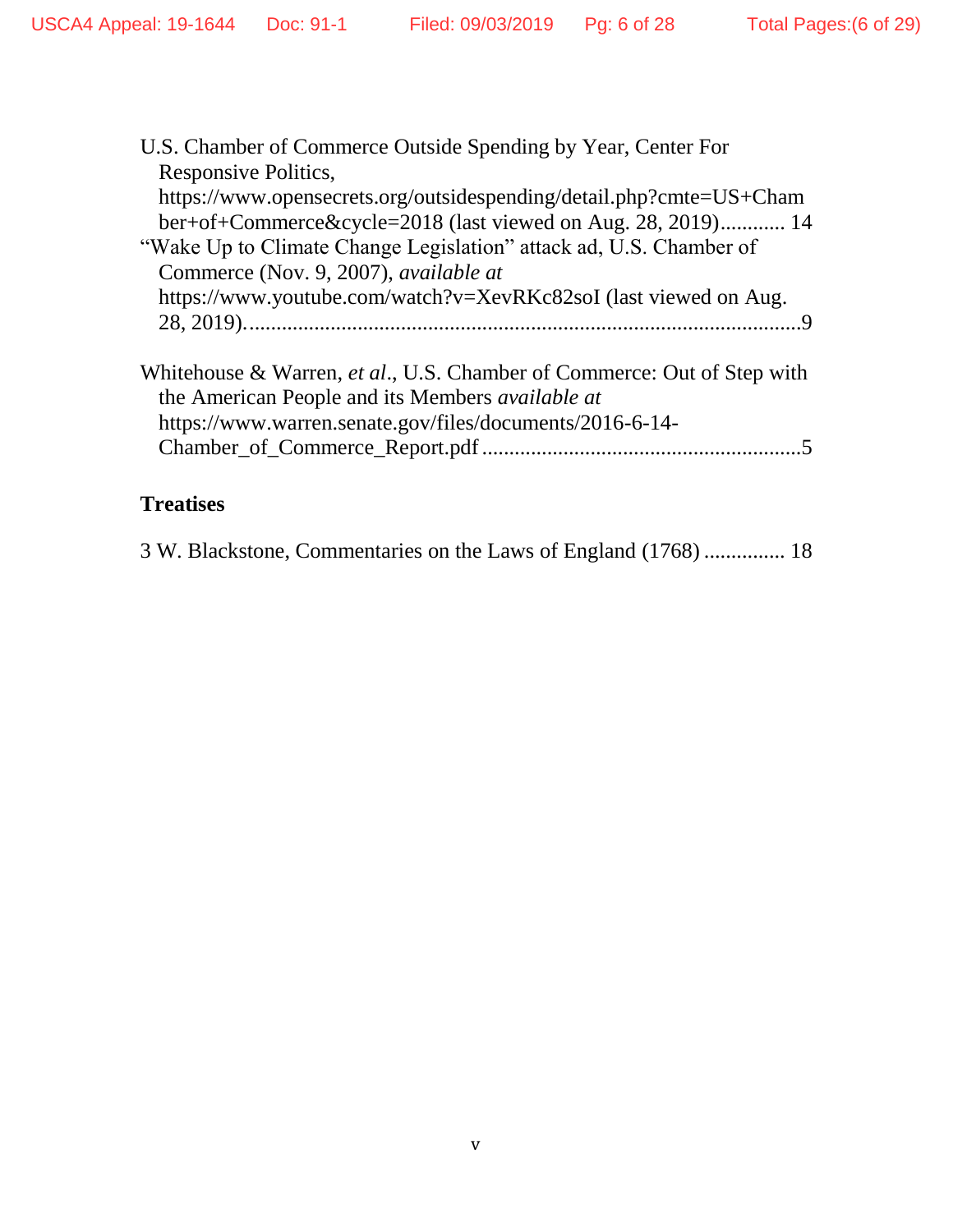### **AMICUS CURIAE'S IDENTITY, INTEREST, AND AUTHORITY TO FILE**

<span id="page-6-0"></span>**Senator Sheldon Whitehouse** represents the State of Rhode Island in the United States Senate. First elected to the Senate in 2006, Senator Whitehouse has actively sought comprehensive solutions to address climate change. He is a member of the Senate's Environment and Public Works Committee and author of the American Opportunity Carbon Fee Act, which would establish a fee on carbon emissions and return all revenue generated to the American people.

Senator Whitehouse has closely observed the influence of corporate lobbying and elections spending in Congress and how the fossil fuel industry has used its political and electioneering influence on those issues. The Senator regularly speaks on the Senate floor about the need to act on climate change and is the author of *Captured: The Corporate Infiltration of American Democracy*. He has participated as amicus curiae in other cases concerning climate change, including cases that raise similar issues to this one. *See City of Oakland v. BP P.L.C.*, No. 18-16663 (9th Cir., docketed Sept. 4, 2018), and *Cty. of San Mateo v. Chevron Corp*., No. 18-15499 (9th Cir., docketed Mar. 27, 2018).

**Senator Edward J. Markey** represents the Commonwealth of Massachusetts in the United States Senate. He is a member of the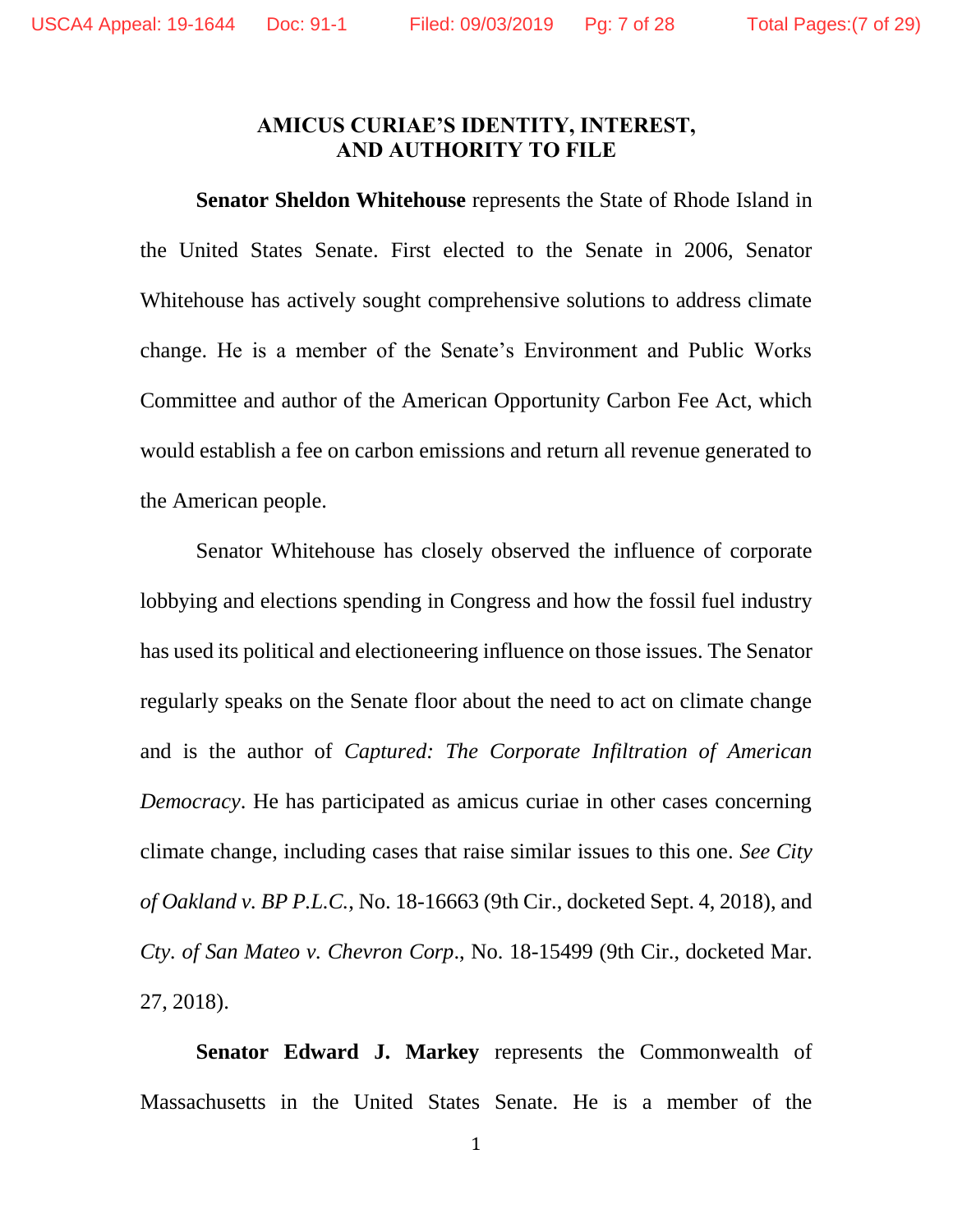Environment and Public Works, the Commerce, Science, and Transportation, and the Foreign Relations committees. He also serves as Chair of the Senate Climate Change Task Force. Senator Markey's more than 40 years of legislative experience includes co-authorship with Congressman Henry Waxman of the only comprehensive climate legislation ever to pass a chamber of Congress. It would have cut national global warming emissions by 17 percent by 2020 and 80 percent by 2050. He was also the principal House author of a 1987 energy conservation act of 1987 and a 2007 law to increase national fuel economy standards, which reduced consumer costs and greenhouse gas emissions. Senator Markey is a sponsor of the Green New Deal resolution, which sets out the principles to achieve a just transition to a net-zero emissions economy. He has participated as amicus curiae in other cases concerning climate change, including *City of Oakland v. BP P.L.C*., No. 18-16663 (9th Cir., docketed Sept. 4, 2018)

Senators Whitehouse and Markey file this brief to underscore the need to address these issues in court, as well as in the other branches of government, particularly when certain other amici curiae have advocated denying the propriety of addressing those issues in the courts, while also, outside this arena, working to stop other branches from moving forward on climate change.

2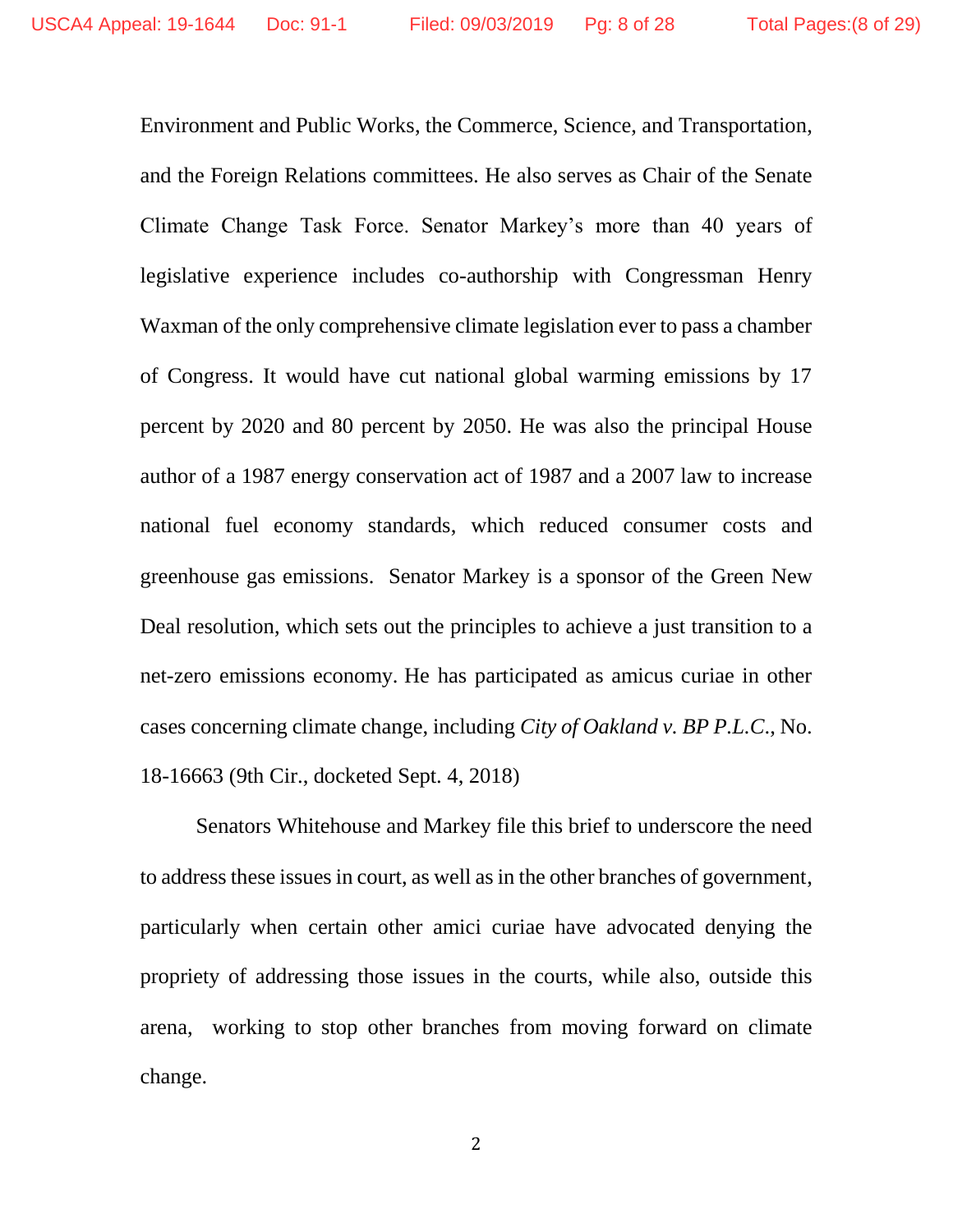All parties have consented to the filing of this brief. No party's counsel authored the brief in whole or in part, no party or party's counsel contributed money that was intended to fund preparing of submitting the brief, and no person other than Senator Whitehouse, Senator Markey, or their counsel contributed money that was intended to fund preparing or submitting the brief.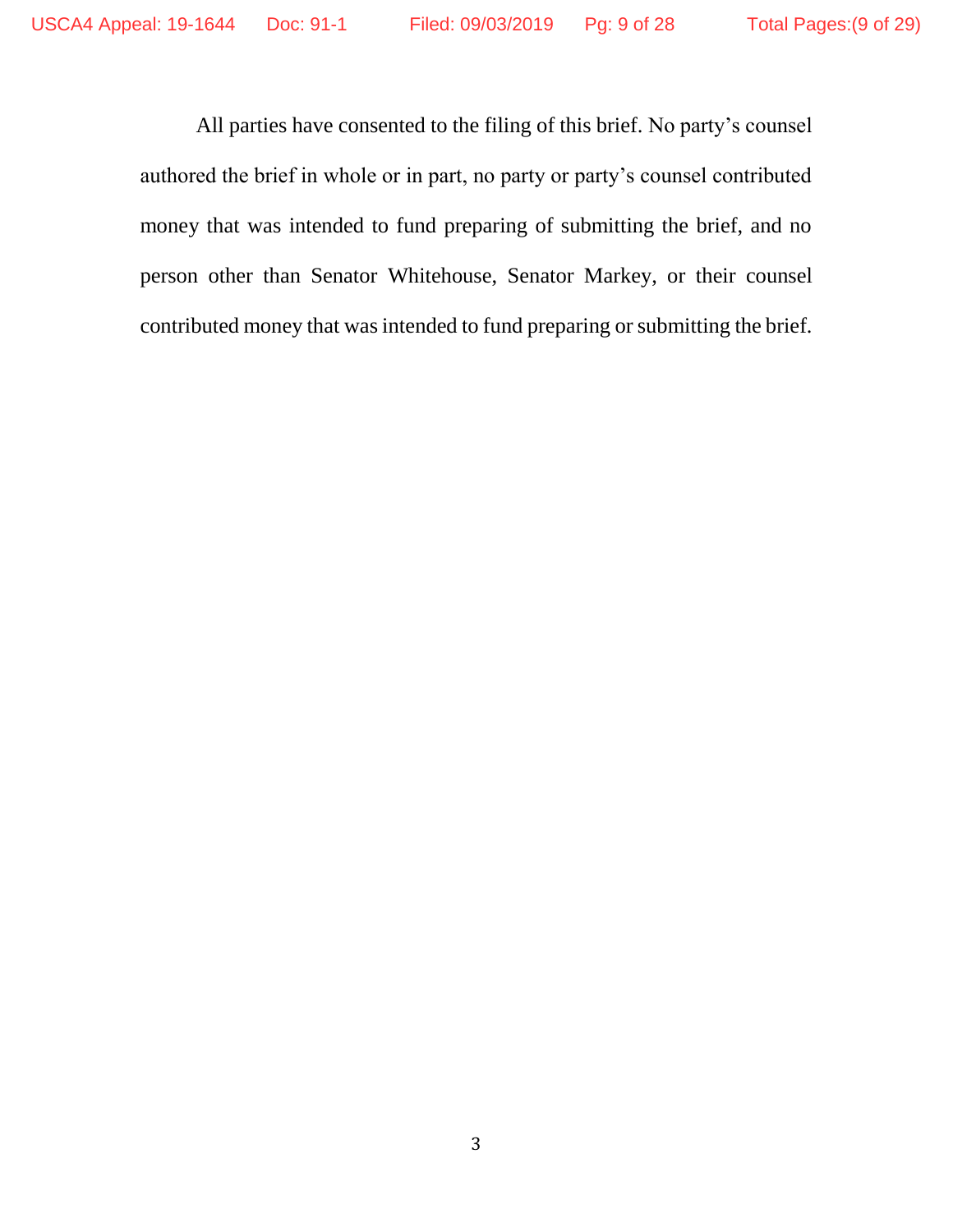#### **INTRODUCTION AND SUMMARY OF ARGUMENT**

<span id="page-9-0"></span>Amicus Curiae Chamber of Commerce of the United States [hereinafter, "the Chamber"] asks this Court to reverse the District Court's order remanding this matter to state court because it asserts that climate change is uniquely a federal issue, denying any role to the States or their courts. The erroneous nature of the Defendants' exclusivity argument becomes more acute when examined in the context of these same defendants' decades-long efforts to stifle action by both Congress and the Executive Branch, pervert independent scientific consideration by those two branches of government, and undermine the United States' political and moral authority in international negotiations.

Climate change's cataclysmic effects are felt in different ways in different localities, giving each a distinct interest in the issue. The urgent nature of the problem and the need to utilize every available tool to address it makes clear that there is no overriding federal common law or federal statutory law that prevents states from imposing liability and its courts from adjudicating those issues, particularly for the very real injuries that Defendants have proximately caused.

For the reasons set forth below, any legal arguments or factual assertions the Chamber has made about the merits, justiciability, or the proper

4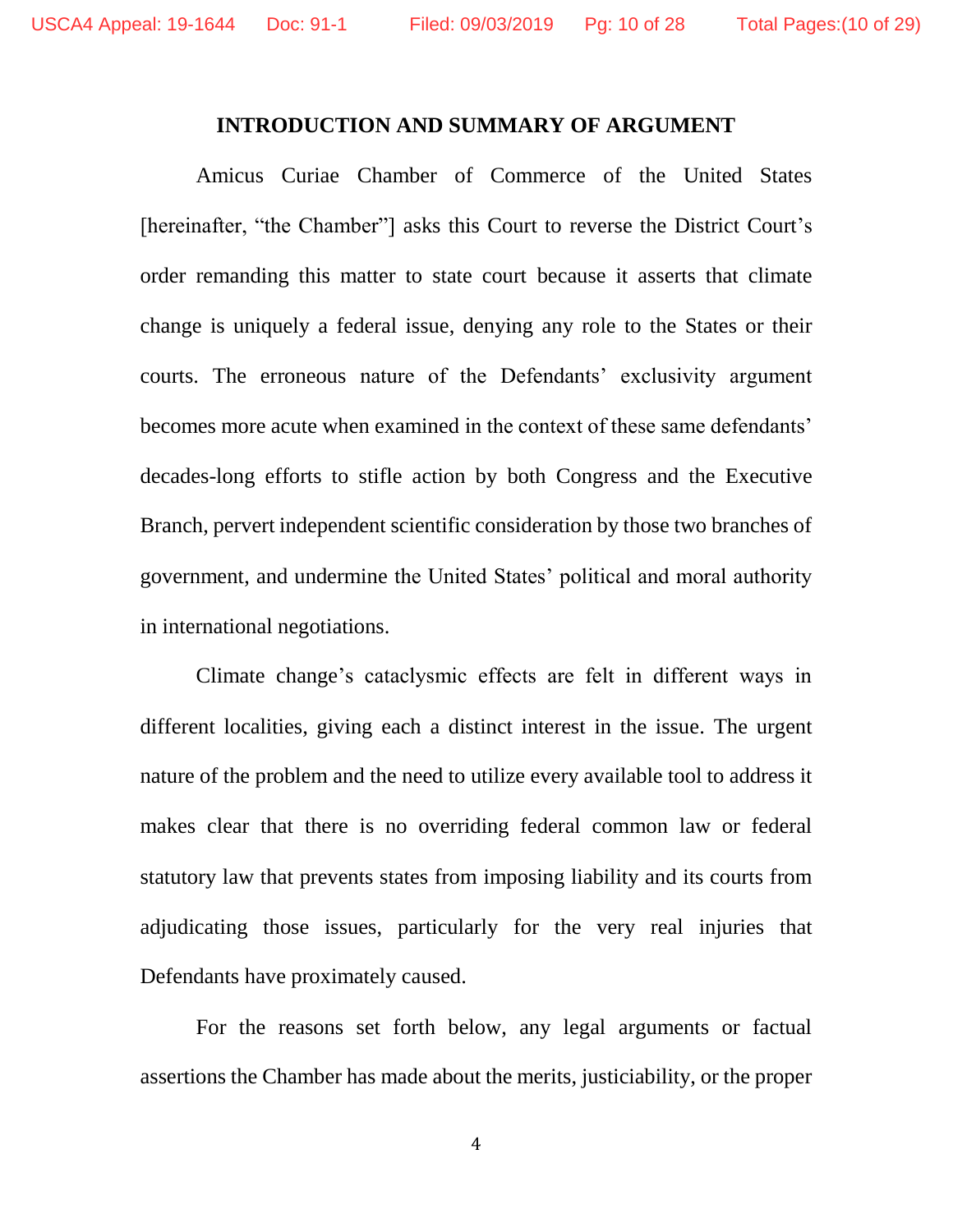$\overline{a}$ 

role of the federal courts vis-à-vis other courts or other branches of government should respectfully be treated with the scrutiny deserving of assertions made by a self-interested party with a long history belying its arguments.

#### **ARGUMENT**

<span id="page-10-0"></span>The Senators file this brief to provide context for arguments made by the Chamber<sup>1</sup> in support of Appellants' request that this Court review and reverse the lower court's order remanding this case to state court. The

<sup>&</sup>lt;sup>1</sup> This case highlights the fecklessness of the Court's disclosure rules in identifying who the real party in interest is behind an amicus brief. The Chamber manufactures no product and provides no general service. It exists as an intermediary between business interests and the public and political worlds. It is not transparent as to the sources of its funding. If the Chamber provides any service other than lobbying and electioneering, it is masking the identity of real parties or industries in interest behind the relative anonymity of the Chamber's name. On the issue of climate, its funding is particularly mysterious, as many companies on its board disagree with and deny accountability for the climate denial and opposition the Chamber espouses. *See* Whitehouse & Warren, *et al*., U.S. Chamber of Commerce: Out of Step with the American People and its Members *available at* https://www.warren.senate.gov/files/documents/2016-6-14- Chamber of Commerce Report.pdf (viewed on Aug. 28, 2019). As astronomers divine the presence of dark bodies from their effect on the behavior of visible bodies, one can divine some unseen force driving the

Chamber to a position on climate issues no member corporation will publicly espouse. The secrecy of the Chamber's funding obscures the exact explanation of this aberration. Arguably, the Chamber is sustained and controlled by fossil fuel industry funding. There is no reason that the Court, the other parties, and the country should be denied the identity of all real parties in interest behind the Chamber's brief.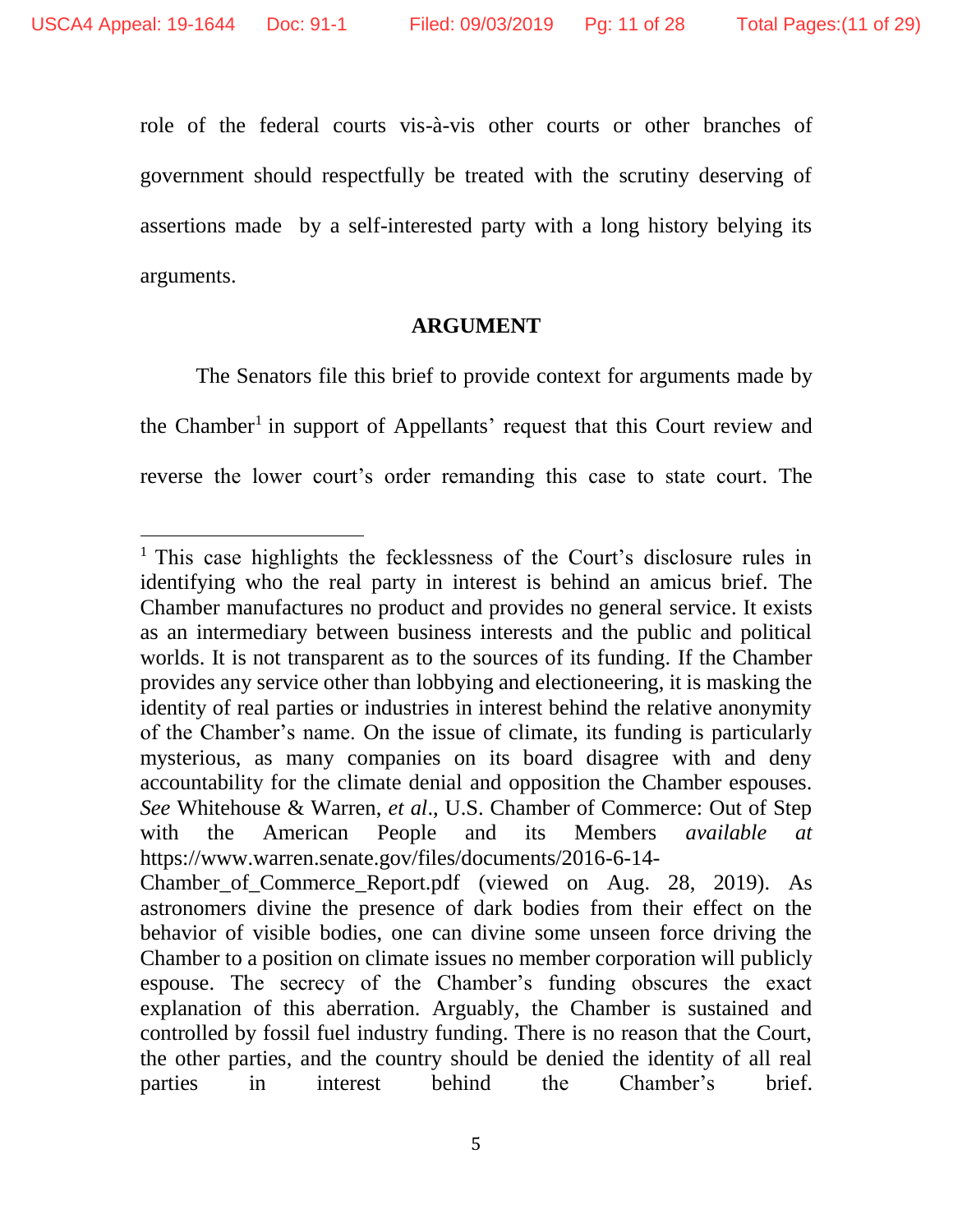Chamber's essential argument is that climate change is a federal issue and this Court should deny any role to the states or state courts. Instead, it suggests that federal uniformity is a value above all others on this issue. It argues for deference to Congress and what it describes as "federal common law," which to the extent it exists in our court system is largely based upon state common law and thus provides no proper basis for removal. *See Phoenix Mut. Life Ins. Co. v. Adams*, 30 F.3d 554, 564 (4th Cir. 1994) ("We have recognized that federal courts may draw on state common law in shaping the applicable body of federal common law.").

The rare instances where a developed federal common law exists and differs from that of the states so as to displace state law are "few and restricted." *Wheeldin v. Wheeler*, 373 U.S. 647, 651 (1963). Without specific congressional authorization, "federal common law exists only in such narrow areas as those concerned with the rights and obligations of the United States, interstate and international disputes implicating conflicting rights of States or our relations with foreign nations, and admiralty cases." *Texas Industries, Inc. v. Radcliff Materials, Inc.*, 451 U.S. 630, 641 (1981) (footnotes omitted). Federal common law does not apply here.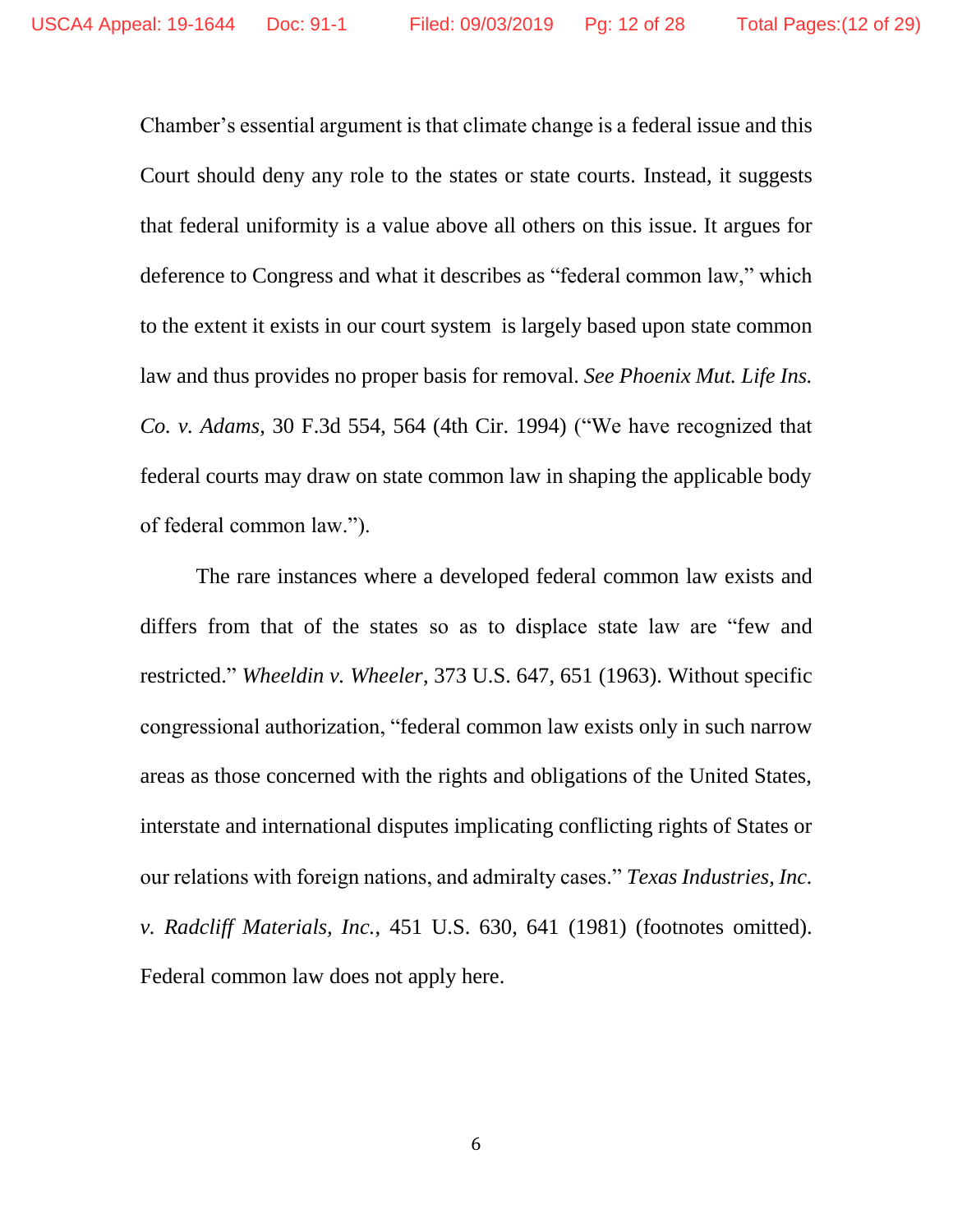## <span id="page-12-0"></span>**I. THE CHAMBER'S RECORD DEMONSTRATES LITTLE REGARD FOR CONGRESSIONAL ACTION ON CLIMATE CHANGE.**

The Chamber's brief attempts to convince this Court of its sincere concerns on climate change in order to suggest that it has credible concerns on the narrow jurisdictional issue before this Court. However, before the U.S. Congress, the Chamber vigorously opposes any effective congressional effort. It should not be allowed to have it both ways, so that the end result is that no one has authority to address the climate catastrophe we are barreling towards.

In its brief, the Chamber cites a web page on climate change that it recently added<sup>2</sup> to its website. It writes that it "believes that the global climate is changing, and that human activities contribute to those changes," and that "global climate change poses a serious long-term challenge that deserves serious solutions." <sup>3</sup> Chamber of Commerce Am. Br. [hereinafter, "Am. Br."] 1. It follows this with the claim:

<sup>2</sup> Amy Harder, "America's business lobby shifting on climate change," *Axios* (Apr. 18, 2019), https://www.axios.com/chamber-commerce-shiftingclimate-change-6a18f7c6-88ef-446e-99a5-1ed1fd627cbe.html.

<sup>&</sup>lt;sup>3</sup> In its brief, the Chamber nevertheless uses the language of climate denial. Like a losing army falling back to successive interior trenches, the climatedenial apparatus the fossil fuel industry funds has steadily retreated into less exposed rhetorical positions as its positions have become more and more untenable. It began by maintaining that climate change was a hoax and climate scientists were dishonest; as factual evidence piled up, it moved to arguing that the science is uncertain, too uncertain to justify the massive economic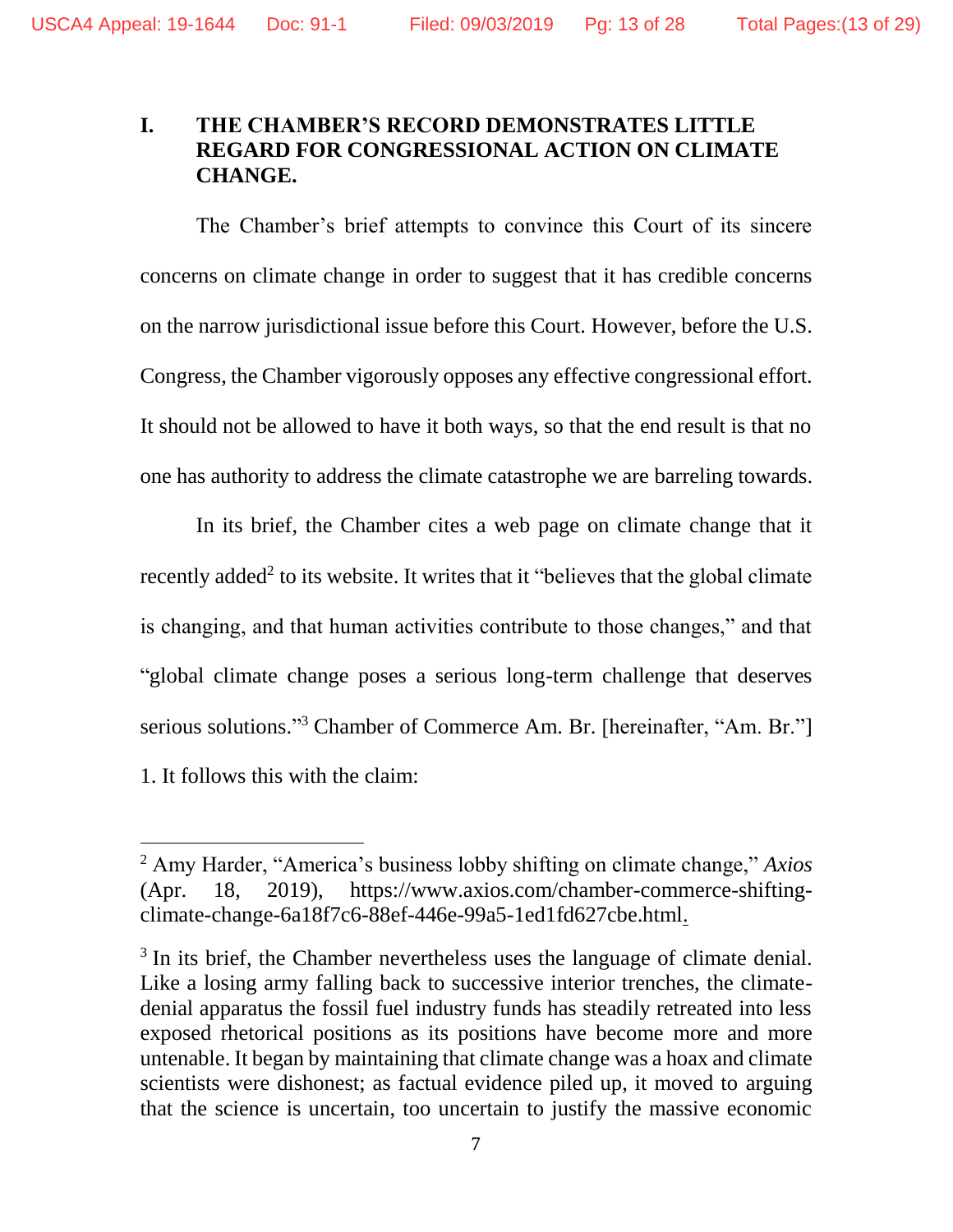Governmental policies aimed at achieving these goals should come from the federal government, and in particular Congress and the Executive Branch, not through the courts, much less a patchwork of actions under state common law.

*Id*. at 2.

 $\overline{a}$ 

Perhaps anticipating that Senator Whitehouse would file an *amicus* brief in this case as he has done in other climate-related cases, the Chamber then cites its support of a recent bill<sup>4</sup> he authored to provide federal support for research, development, and deployment of new technologies to reduce carbon emissions from the industrial sector. *Id*.

costs of responding; as both of these propositions were exposed as false, the latest fallback position has become, yes, the climate is changing (note the evasive use of the passive voice: not humans are changing it) and, yes, humans have something to do with it (note the elusive "contribute to" -- not that there is no credible alternative explanation to human carbon emissions as essentially the sole cause), and maybe we should do something about it some time, but "innovation" will probably get us out of it (as they busily protect market failures that stifle said innovation). The common true north of all these propositions has been that Congress need not act, and fossil fuel polluters get to continue to pollute without paying for the very real costs of their pollution. This is no small thing for them: the International Monetary Fund has identified the subsidy in the United States favoring the fossil fuel industry at \$700 billion per year. Yes, billion with a "b." *See* Benedict Clements and Ian Parry, "Subsidies: Some Work, Others Don't, International Monetary Fund," *available at* https://www.imf.org/external/pubs/ft/fandd/2018/09/pdf/whatare-subsidies-basics.pdf.

<sup>&</sup>lt;sup>4</sup> See, S.2300, Clean Industrial Technology Act of 2019, 116<sup>th</sup> Cong., 1<sup>st</sup> Sess., *available at* https://www.govtrack.us/congress/bills/116/s2300/text.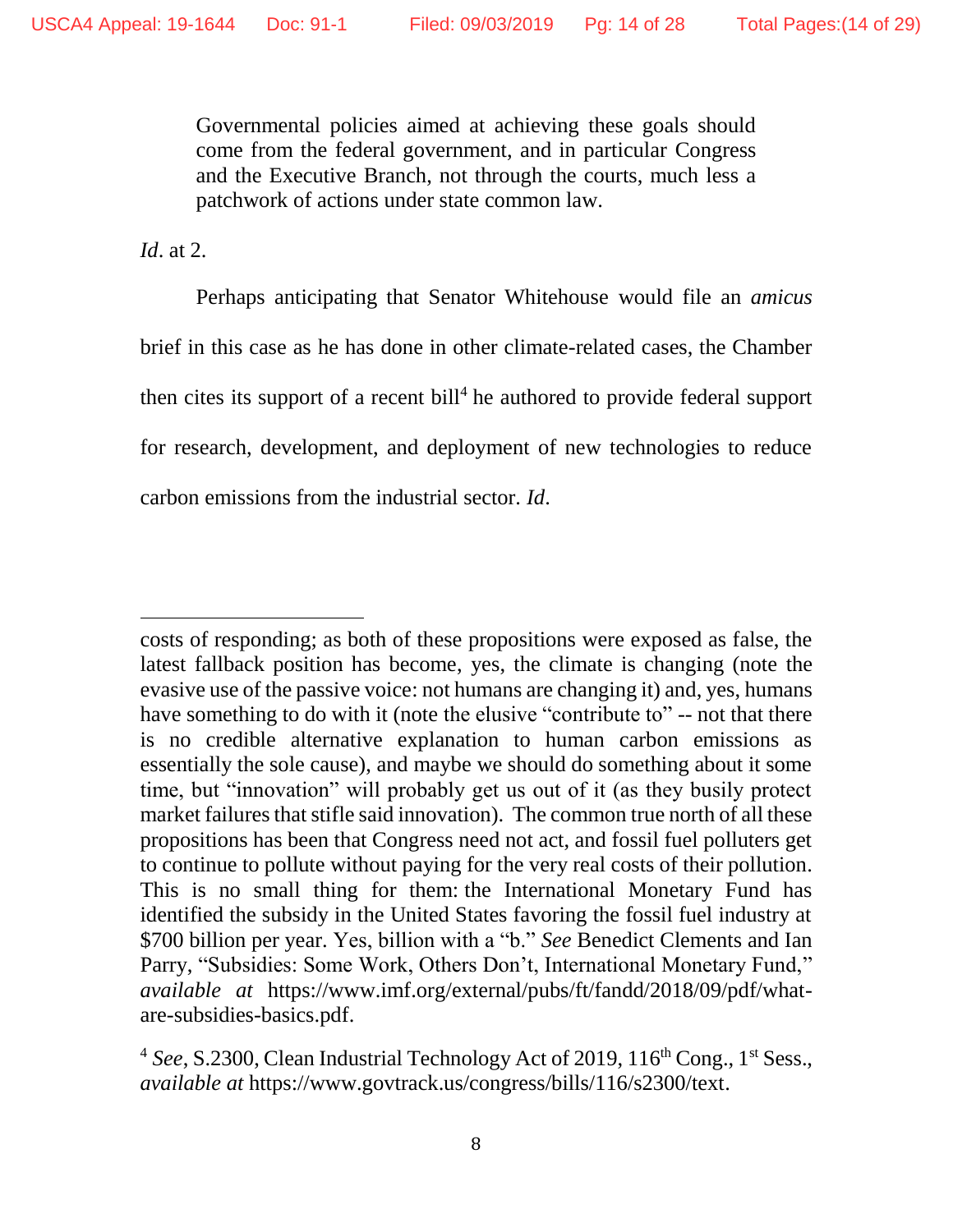However, the implied position of wider support, bears no resemblance to the Chamber's actual position on climate change. In fact, the Chamber has a long and thoroughly blemished record of opposition to "governmental policies" and "serious solutions" for climate change, whether those policies come from Congress or the executive branch. As a United States Senators, amici curiae have had a front row seat from which to observe the Chamber's remorseless efforts to thwart any climate action in Washington.

Take federal legislation. In 2007, the Chamber opposed bipartisan capand-trade legislation.<sup>5</sup> In 2009, the Chamber was one of the leading interest groups lobbying against the Waxman-Markey cap-and-trade legislation. <sup>6</sup> Since the failure of Waxman-Markey, the Chamber's allies in Congress have refused to hold hearings on, mark up, debate, or vote on any legislation proposing a policy framework for economy-wide reductions in carbon

<sup>5</sup> *See*, *e.g*., "Wake Up to Climate Change Legislation" attack ad, U.S. Chamber of Commerce (Nov. 9, 2007), *available at* https://www.youtube.com/watch?v=XevRKc82soI (last viewed on Aug. 28, 2019).

<sup>6</sup> *See*, *e.g*., Letter Opposing H.R. 2454, the "American Clean Energy and Security Act of 2009," U.S. Chamber of Commerce (Jun. 24, 2009), *available at* https://www.uschamber.com/letter/letter-opposing-hr-2454-americanclean-energy-and-security-act-2009 (last viewed on Aug. 28, 2019). Of particular note is the Chamber's threat to consider votes on this legislation in its "How They Voted" scorecard, which may in turn influence election spending decisions.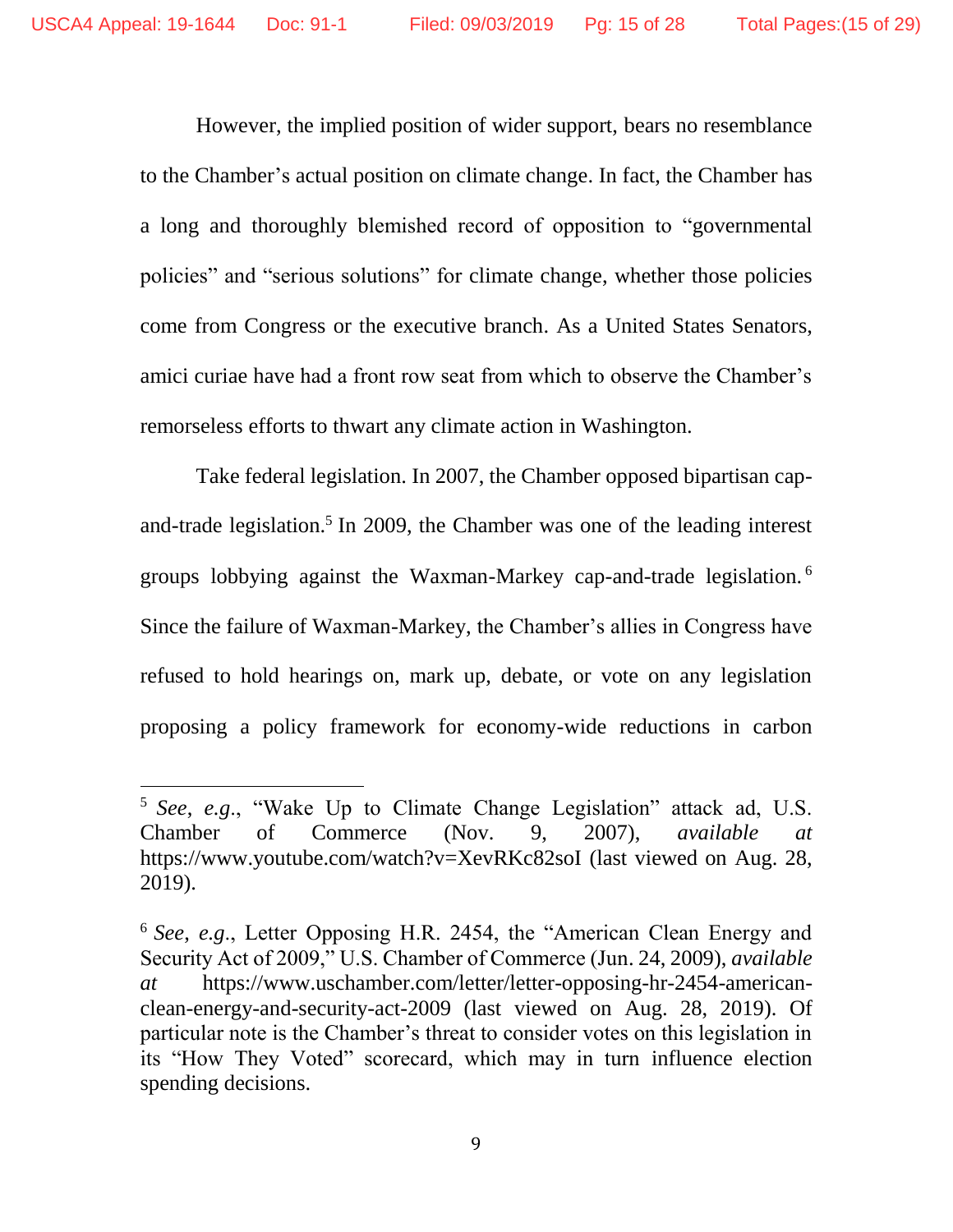pollution. More recently, the Chamber was a ferocious opponent of the socalled "Green New Deal," an aspirational statement of policy goals that would not have had the force of law had it passed.<sup>7</sup> In conversations with Senator Whitehouse, Senator Markey, and their staffs, the Chamber has repeatedly expressed its opposition to carbon fee legislation<sup>8</sup> and indeed any form of carbon fee or carbon pricing.

While the Chamber may point to words on its website and its recent support for a bill authored by amicus curiae Senator Whitehouse, it remains adamantly opposed to the only three "serious solutions" that have been proposed in Congress that would have some chance of holding global average temperature increase to less than 1.5 degrees Celsius: 1) a cap-and-trade system; 2) a massive investment program in low-carbon technologies; or 3) a carbon fee. Indeed, the Intergovernmental Panel on Climate Change's 2018 report on global warming at 1.5 degrees Celsius concluded that "carbon prices

 $7 \text{ U.S. Chamber Letter to the Senate Opposing S.J. Res.8, the Green New Deal, }$ U.S. Chamber of Commerce, https://www.uschamber.com/letter/us-chamberletter-the-senate-opposing-sjres8-the-green-new-deal.

<sup>&</sup>lt;sup>8</sup> See, S.1128, The American Opportunity Carbon Fee Act of 2019, 116<sup>th</sup> Cong., 1st Sess. *available at* https://www.govtrack.us/congress/bills/116/s1128/text.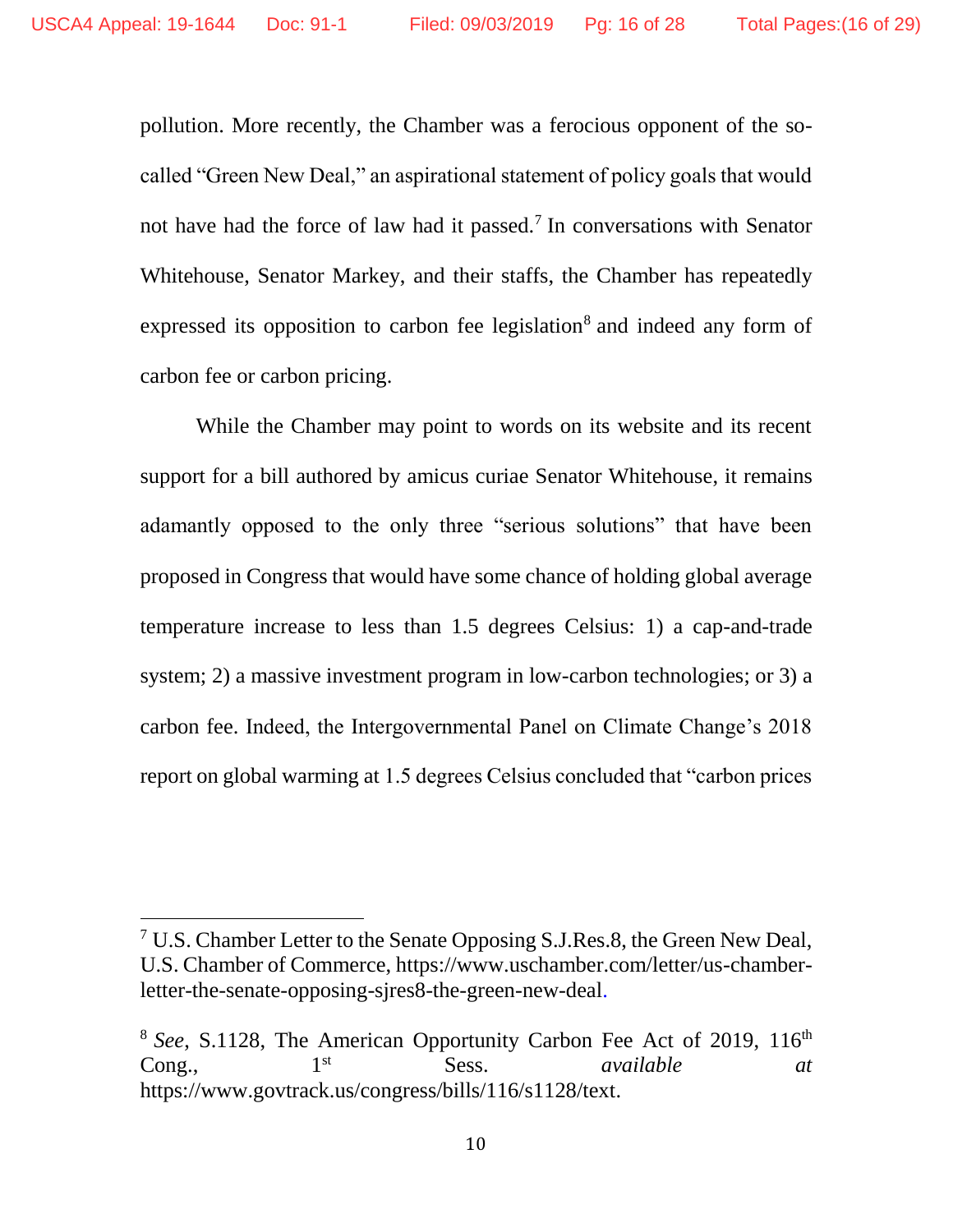remain a necessary condition of ambitious climate policies."<sup>9</sup> Its support for one bill, though welcomed, is far from support for a comprehensive legislative effort commensurate with the problem and is belied by the Chamber's longterm behavior.

## <span id="page-16-0"></span>**II. THE CHAMBER'S RECORD DEMONSTRATES LITTLE REGARD FOR EXECUTIVE ACTION ON CLIMATE CHANGE.**

The Chamber has also worked assiduously to defeat regulatory actions by the executive branch to limit carbon pollution. In 2010, the Chamber sued the Environmental Protection Agency (EPA), seeking to overturn its finding that greenhouse gas emissions endanger the public health and welfare. <sup>10</sup>

Beginning in 2014, the Chamber convened fossil fuel industry lobbyists, lawyers, and political strategists to plot legal strategies for opposing future regulatory actions to limit carbon pollution.<sup>11</sup> In 2015, the Chamber led

<sup>9</sup> Global Warming of 1.5 Degrees Celsius, Section 4.4.5.2, Intergovernmental Panel on Climate Change, https://www.ipcc.ch/sr15/chapter/chapter-4/. <sup>10</sup> *Chamber of Commerce v. EPA*, Petition for Review (Feb. 12, 2010), Case No. 10-1030 (D.C. Cir.), available at https://www.chamberlitigation.com/sites/default/files/cases/files/2010/Cham ber%20of%20Commerce%20v.%20EPA%20%28Endangerment%20Rule% 29%20%28Petition%20for%20Review%29.pdf (viewed on Aug. 28, 2019).

<sup>&</sup>lt;sup>11</sup> Coral Davenport and Julie Hirschfeld Davis, "Move to Fight Obama's Climate Plan Started Early," *The New York Times* (Aug. 3, 2015), https://www.nytimes.com/2015/08/04/us/obama-unveils-plan-to-sharplylimit-greenhouse-gas-emissions.html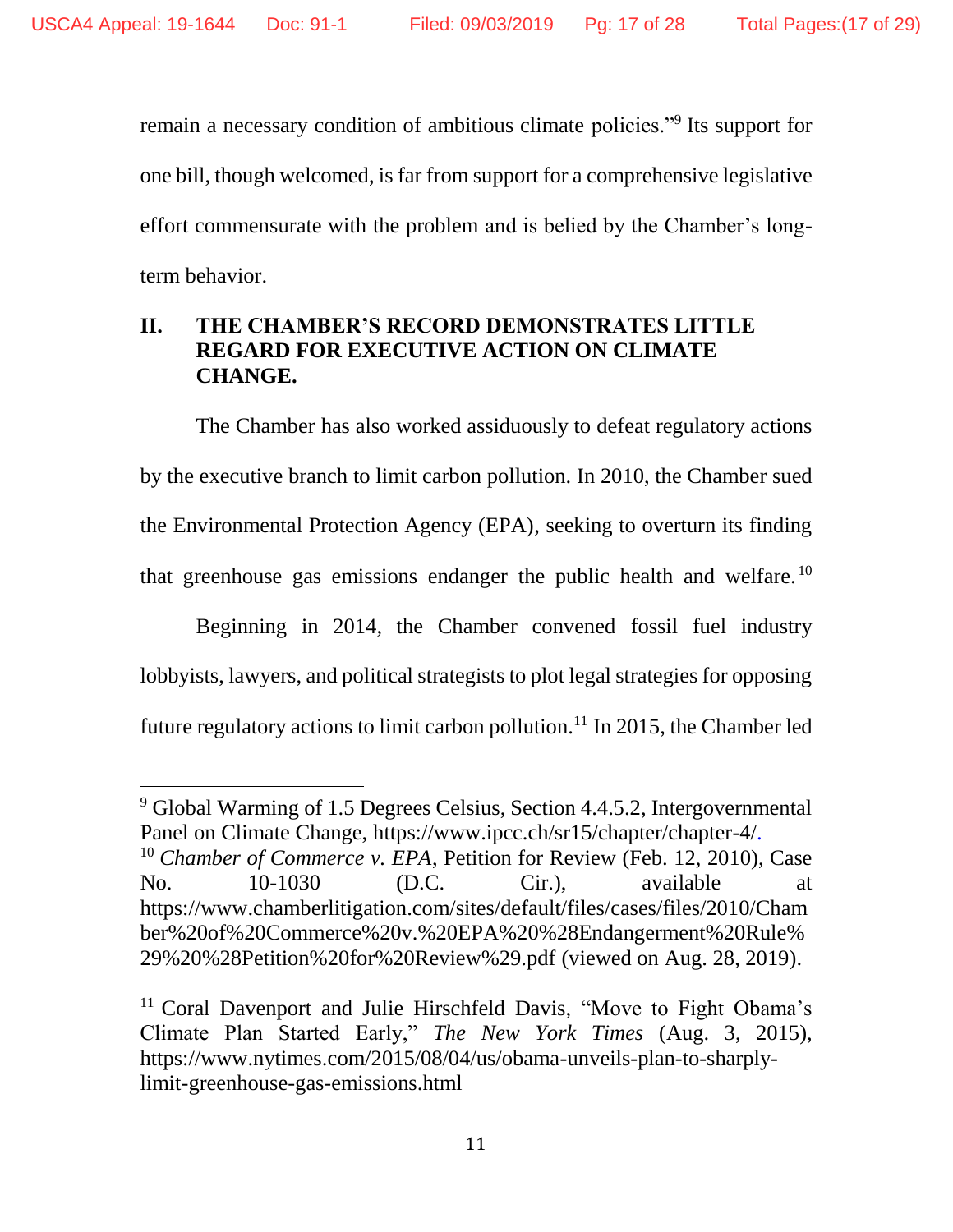a coalition of trade associations suing to block EPA's proposed Clean Power Plan to reduce carbon emissions in the electric power sector.<sup>12</sup>

With the election of a president opposed to policies limiting carbon emissions, the Chamber switched to offense. In 2017, it funded a study critical of the Paris Agreement, <sup>13</sup> which President Trump then cited in his justification for withdrawing from the agreement. <sup>14</sup> Notably, the study was thoroughly debunked by independent climate experts. <sup>15</sup> Also in 2017, the Chamber spearheaded a lobbying campaign in support of a Congressional Review Act

<sup>&</sup>lt;sup>12</sup> *Chamber of Commerce v. EPA*, Petition for Review (Oct. 23, 2015), Case No. 15-1382 (D.C. Cir.), *available at* https://www.chamberlitigation.com/sites/default/files/U.S.%20Chamber%2 C%20et%20al.%20v.%20EPA%20%28ESPS%29%20-- %20Petition%20for%20Review.pdf (last viewed on Aug. 28, 2019).

<sup>&</sup>lt;sup>13</sup> Impacts of Greenhouse Gas Regulations on the Industrial Sector, NERA Economic Consulting (March 2017), *available at* http://www.globalenergyinstitute.org/sites/default/files/NERA%20Final%20 Report%202.pdf (last viewed on Aug. 28, 2019) .

<sup>&</sup>lt;sup>14</sup> Glenn Kessler and Michelle Ye Hee Lee, "Fact-checking President Trump's claims on the Paris climate change deal," *The Washington Post* (June 1, 2017), https://www.washingtonpost.com/news/fact-checker/wp/2017/06/01/factchecking-president-trumps-claims-on-the-paris-climate-changedeal/?utm\_term=.42bce20e6fcd.

<sup>&</sup>lt;sup>15</sup> *See*, *e.g.*, Kevin Steinberger and Amanda Levin, "Chamber Inflates Costs, Ignores Benefits of Climate Action," Natural Resources Defense Council (March 22, 2017), *available at* https://www.nrdc.org/experts/kevinsteinberger/chamber-inflates-costs-ignores-benefits-climate-action (last viewed on Aug. 28, 2019).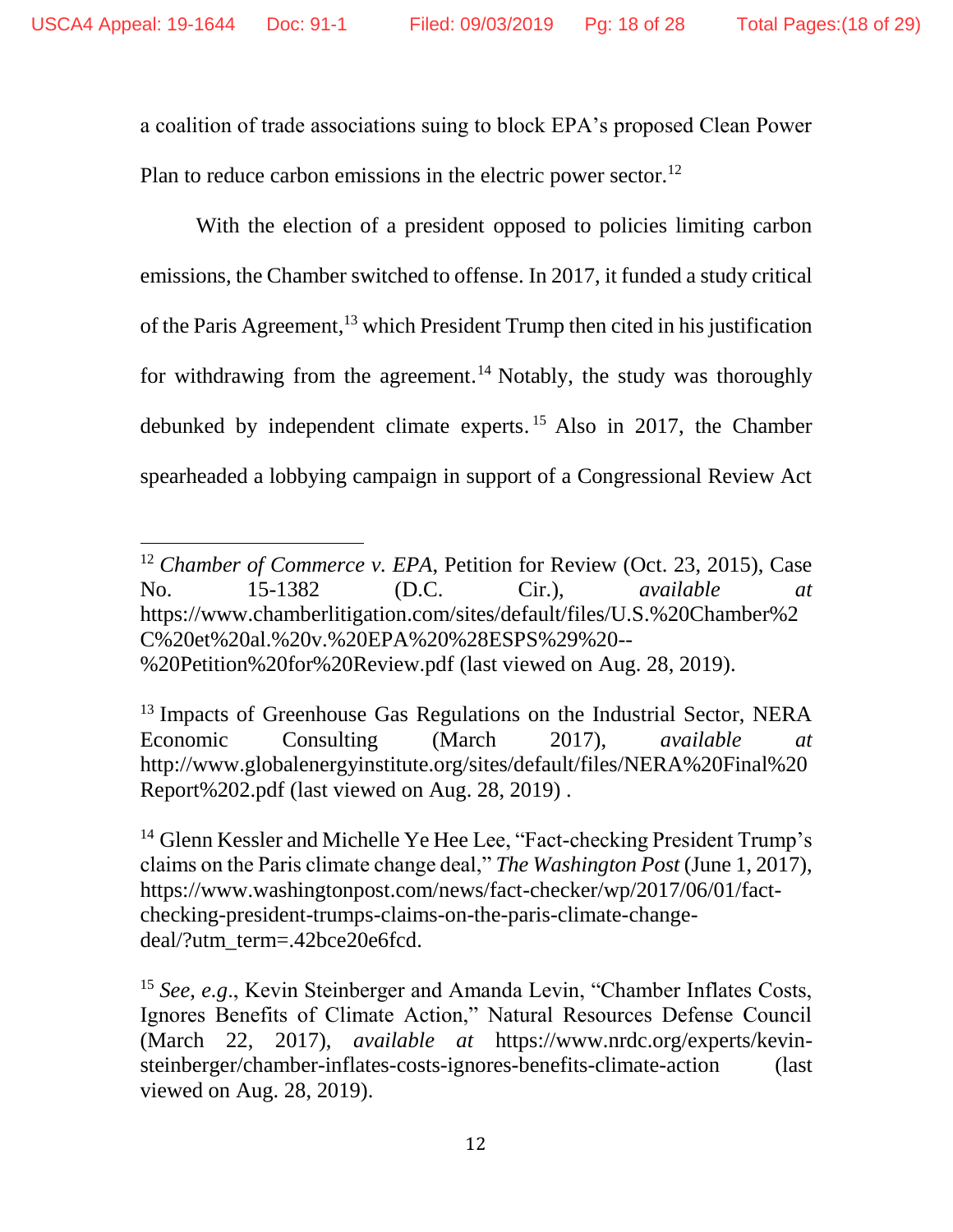resolution to repeal a Department of Interior rule limiting methane emissions from oil and gas facilities on public lands.<sup>16</sup>

The Chamber has also been a major supporter of the Trump administration's efforts to repeal and/or water down rules limiting carbon pollution. Most recently, the Chamber intervened in a lawsuit in order to support the administration's proposal to repeal the Clean Power Plan and replace it with a rule that would do little to reduce carbon pollution from the power sector.<sup>17</sup>

## <span id="page-18-0"></span>**III. THE CHAMBER USES ITS POLITICAL CLOUT TO OPPOSE ACTION ON CLIMATE CHANGE.**

The Chamber also wields its influence through electoral politics. Since the decision in *Citizens United v. Federal Election Comm'n*, 558 U.S. 310 (2010), permitting outside groups to spend unlimited sums on electioneering activities, the Chamber has directly spent approximately  $$150$  million<sup>18</sup> on

<sup>16</sup> *See*, *e.g*. Key Vote Alert, U.S. Chamber of Commerce (May 9, 2017), *available at* https://www.uschamber.com/sites/default/files/5.9.17 key vote letter to senate supporting h.j. res. 36 cra resolution repeali ng\_blm\_methane\_rule.pdf (viewed on Aug. 28, 2019).

<sup>&</sup>lt;sup>17</sup> U.S. Chamber Motion to Intervene on Clean Power Plan and Affordable Clean Energy Rules, U.S. Chamber of Commerce, https://www.globalenergyinstitute.org/us-chamber-motion-intervene-cleanpower-plan-and-affordable-clean-energy-rules.

<sup>18</sup> U.S. Chamber of Commerce Outside Spending by Year, Center For Responsive Politics,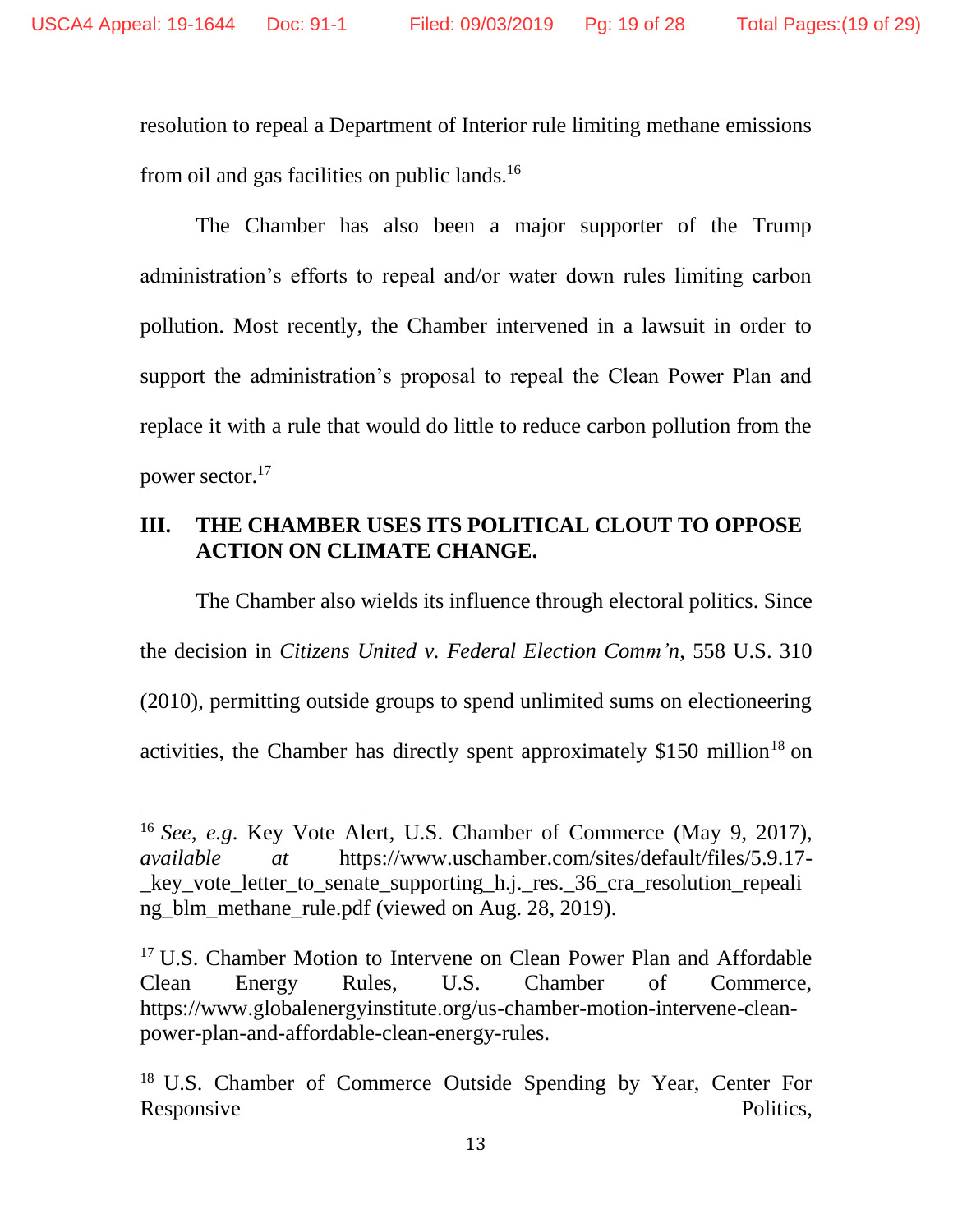congressional races, which is more than any other trade association.<sup>19</sup> Many of the attack ads the Chamber funds target candidates for their willingness to support policies that limit carbon pollution.<sup>20</sup> Almost no candidate benefiting from the Chamber's outside spending has supported any meaningful climate legislation.

The political power of the Chamber is not only measured by what the Chamber actually spends in each electoral cycle, but by what it threatens to spend. The ability to spend unlimited money in politics necessarily imparts the ability to threaten to spend unlimited amounts. Such threats provide several advantages to the influencer: they are effective; they can be kept secret; and the threat alone often means that the money doesn't actually have

https://www.opensecrets.org/outsidespending/detail.php?cmte=US+Chambe r+of+Commerce&cycle=2018 (last viewed on Aug. 28, 2019).

<sup>&</sup>lt;sup>19</sup> The Chamber goes through extraordinary lengths to keep its membership anonymous and as a trade association organized under section  $501(c)(6)$  of the Internal Revenue Code, it is not otherwise obligated to disclose this information. As a result, the corporations that fund this political spending are unknown.

<sup>20</sup> *See*, *e.g*., "Run, Jimmy" attack ad against Katie McGinty, 2016 candidate for U.S. Senate from Pennsylvania, *available at* https://player.vimeo.com/video/208379329 (last viewed on Aug. 28, 2019); Nancy Madsen, "U.S. Chamber of Commerce says Tim Kaine supported higher energy costs for families," Politifact Virginia (Aug. 21, 2012), https://www.politifact.com/virginia/statements/2012/aug/21/us-chambercommerce/us-chamber-commerce-says-tim-kaine-supported-highe/.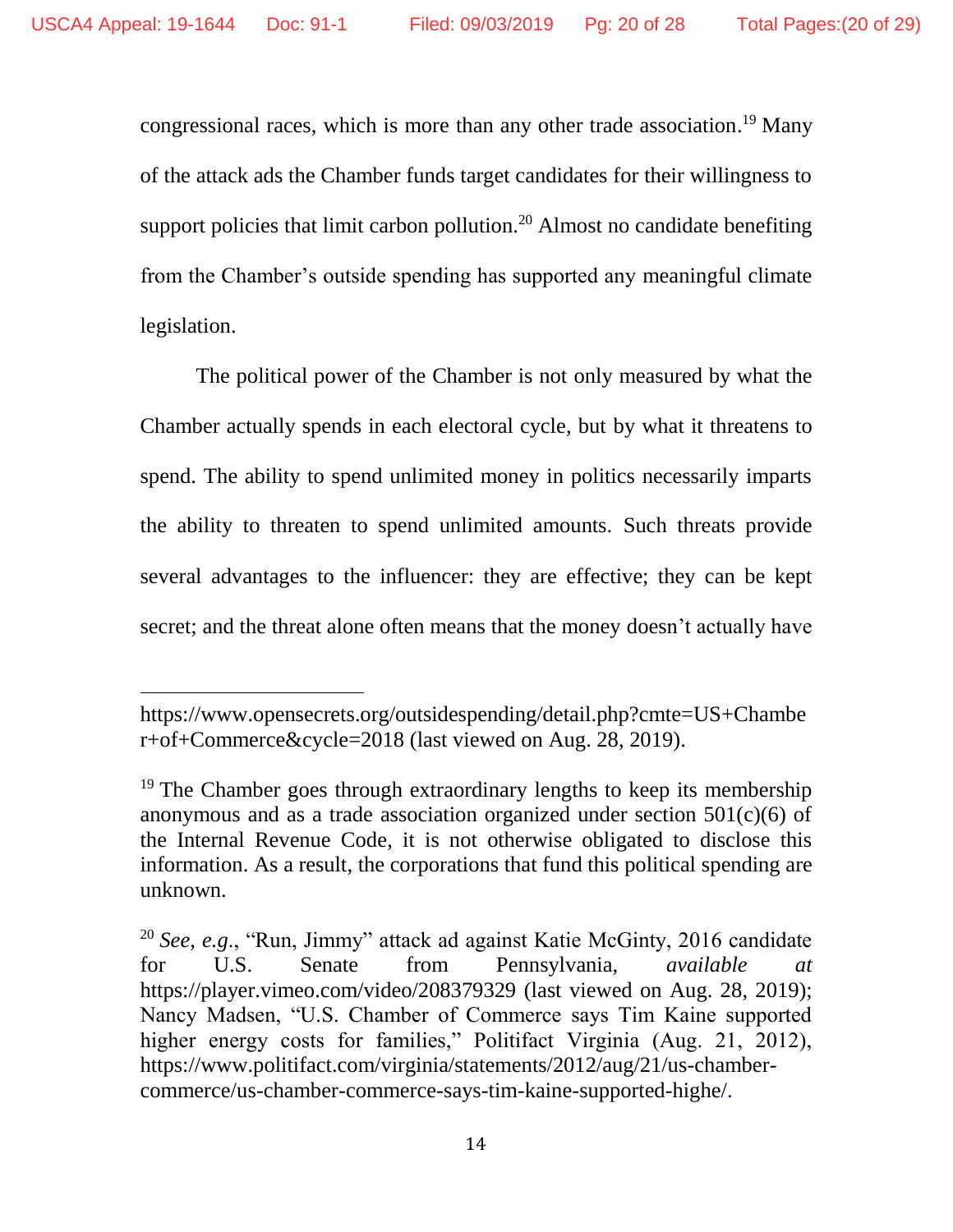$\overline{a}$ 

<span id="page-20-0"></span>to be spent. Indeed, at the beginning of almost every election cycle, the Chamber threatens to spend far more than it actually spends, which serves as a warning to any moderate Republican fearing a well-funded primary challenger.<sup>21</sup> Bipartisan activity on climate change came to an end in Congress immediately after the *Citizens United* decision unleashed these powers. That is not a coincidence.

The Chamber's real actions have been far from their representation of an organization in search of "serious solutions." Am. Br. 1. They have participated in a decades-long campaign of disinformation, obstruction, and political intimidation designed to prevent democratically accountable

<sup>21</sup> *See*, *e.g*., Carol Leonnig, "Corporate donors fuel Chamber of Commerce's political power," *The Washington Post* (Oct. 19, 2012) https://www.washingtonpost.com/politics/decision2012/corporate-donorsfuel-chamber-of-commerces-political-power/2012/10/18/96ad666a-1943- 11e2-bd10-5ff056538b7c\_story.html?utm\_term=.2798acebd23f.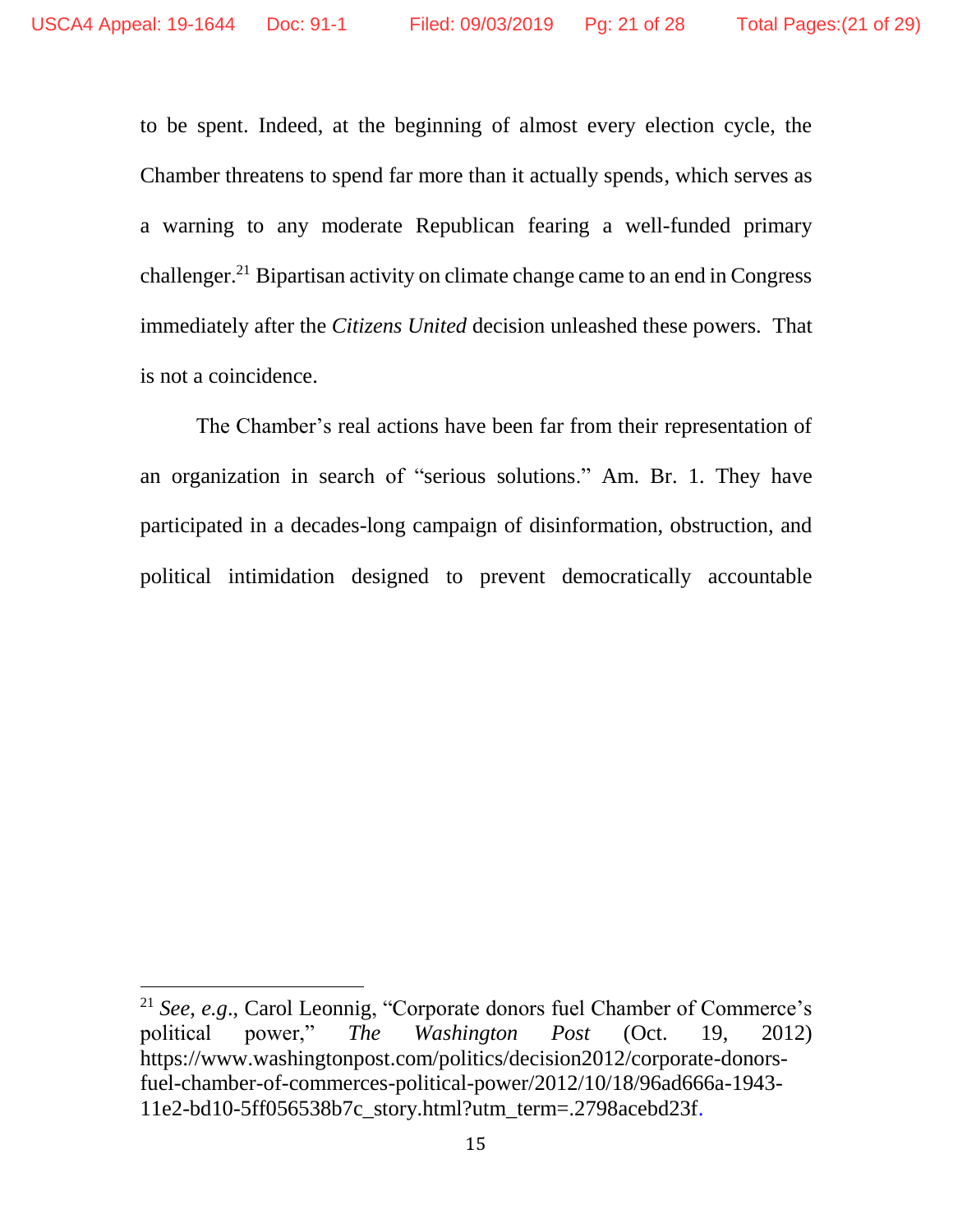l

branches of government from adopting any policies that would reduce carbon

pollution.<sup>22</sup> This Court should assess the Chamber's arguments accordingly.<sup>23</sup>

 $22$  The predicament of the falsity of the climate denial position (now well documented in peer-reviewed academic research) is best illustrated by the major oil companies whose CEOs now publicly purport to acknowledge the reality and severity of their product's harmful effects on our planet, and claim to support a market-based carbon price (some even provide slight — by industry standards — support to a not-yet-operational  $501(c)(4)$  organization supporting a carbon price), but at the same time the industry's entire extant (and formidable) political and electioneering apparatus (including, we believe, the Chamber, though the Chamber's non-transparency obscures a true answer) remains remorselessly dedicated to opposing any meaningful legislative solution, including a price on carbon. Such groups also include the National Association of Manufacturers, the American Petroleum Institute, Americans for Prosperity, and an armada of others that collectively dominate political spending in America. *See*, *e.g*., Robert Brulle, "The climate lobby: a sectoral analysis of lobbying spending on climate change in the USA, 2000 to 2016," *Climatic Change*, vol. 149, issue 3-4, p. 289–303, *available at* https://link.springer.com/article/10.1007%2Fs10584-018-2241-z.

 $^{23}$  Many blue-chip companies have cut ties with the Chamber after doing a similar assessment. Over the last 10 years, Apple, Costco, eBay, General Mills, Goldman Sachs, HP, Kellogg, Kraft Heinz, Mars, Mattel, McDonalds, Mondelez, Nestlé, Pacific Gas & Electric, PNM Resources, Starbucks, Unilever, and Walgreens Boots Alliance are all known to have quit the Chamber at least in part over its climate obstructionism and denial. *See*, *e.g*., Dominic Rushe, "Disney, the Gap and Pepsi urged to quit the US Chamber of Commerce," *The Guardian* (April 24, 2017), https://www.theguardian.com/business/2017/apr/24/disney-the-gap-andpepsi-urged-to-quit-us-chamber-of-commerce. Together, these companies have a market capitalization of more than \$2.2 trillion. This raises the question: why would the Chamber be willing to lose such members as a cost of clinging to climate denial and obstruction.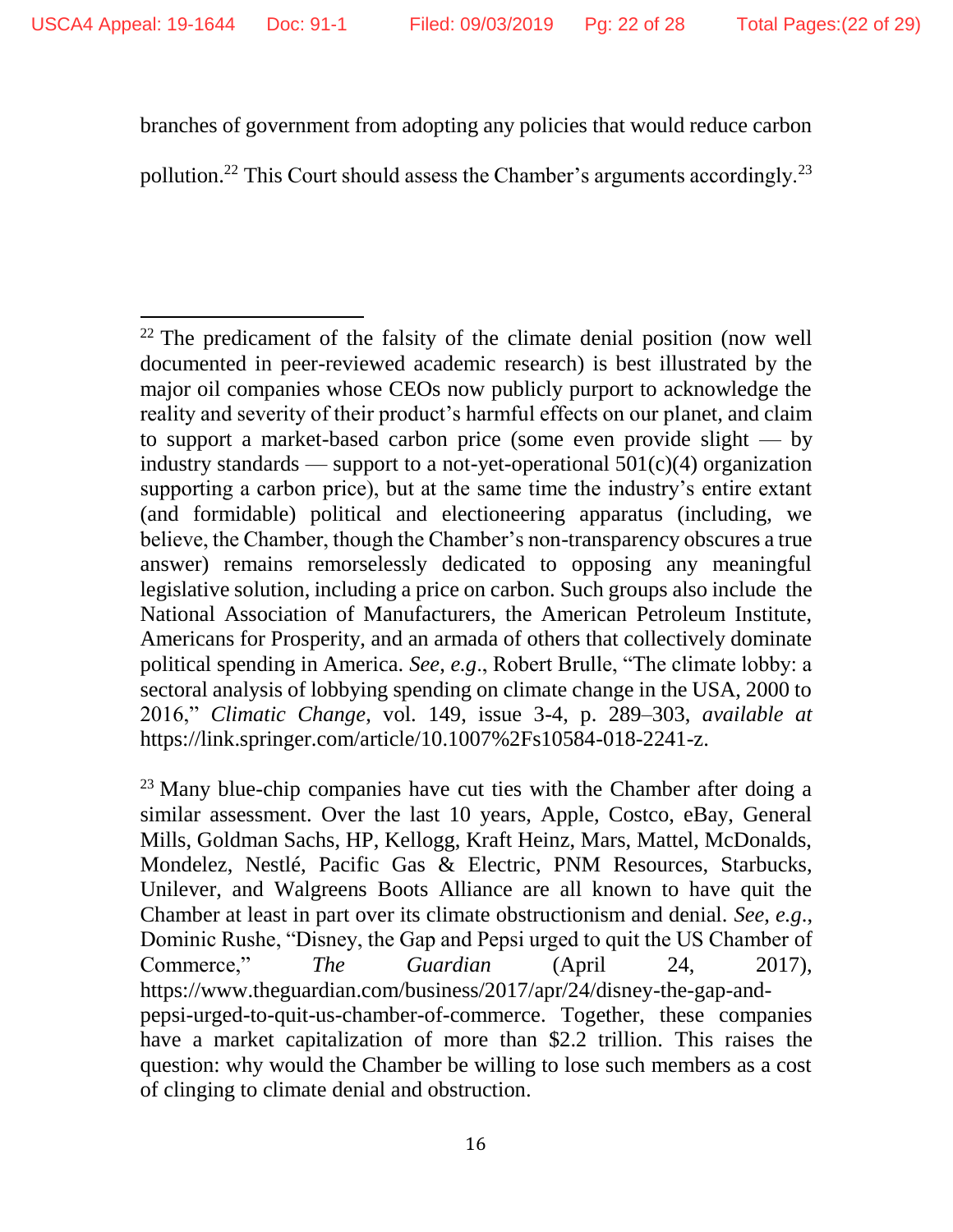## **IV. COURTS, INCLUDING STATE COURTS, ARE WELL-POSITIONED TO ADDRESS THE ISSUES IN THIS CASE.**

The Chamber's legal strategy here is an extension of its political one. While its primary focus is on convincing this Court that the issues raised by the plaintiff-appellees should be addressed in federal court, the Chamber's real intent is that the damages suffered not be compensated for nor even addressed at all: "Governmental policies aimed at achieving these goals should come from the federal government, and in particular Congress and the Executive Branch, not through the courts, much less a patchwork of actions under state common law." Am. Br. 2.

In fact, cases such as this one fall squarely within the competency of the judicial branch, both federal and state. They present factual claims that courts are expert at resolving. They present questions of harm and liability that courts are expert at resolving. They require the winnowing of fact from fiction and fraud, where courts have both the expertise and the ability to impose consequences for fiction, fraud, and very real harms. Court-required discovery helps winnow fact from industry-funded, poll-tested fictions shopped in legislative arenas. Finally, courts and juries have a storied equalizing role: they are established to provide a forum where even politically mighty interests must stand equal before the law with those they have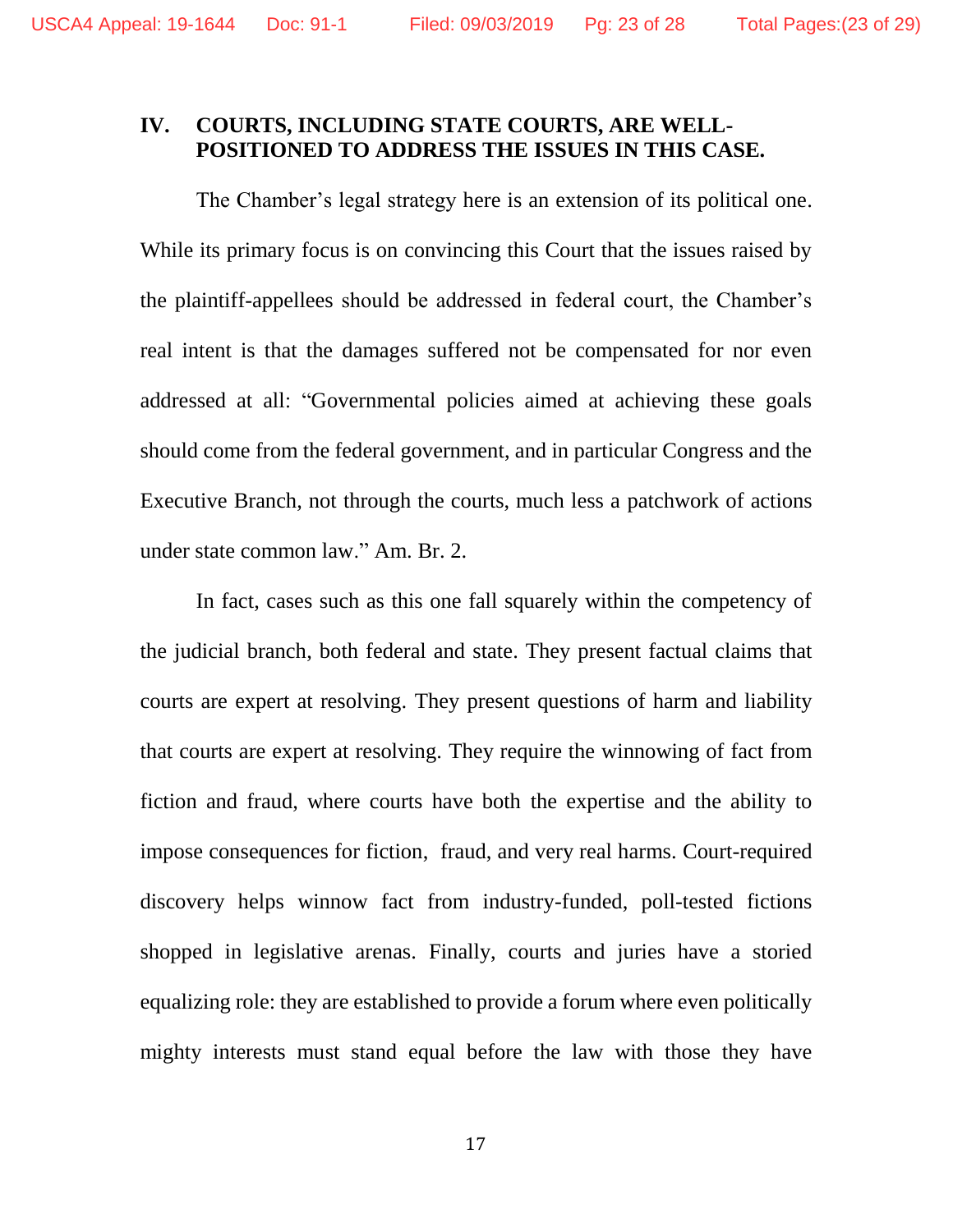$\overline{a}$ 

harmed.<sup>24</sup> Politically mighty organizations prefer more favorable fields, where their political might settles the question. The Chamber would clearly love to neuter the judicial branch of government on these questions.

History reveals a long battle between powerful influencers who want to bring government to their heel, at whatever cost to the public, and a public that needs its own interests protected from those big influencers.<sup>25</sup> Courts have

<sup>&</sup>lt;sup>24</sup> Unique in the constitutional constellation, the jury is designed not just to protect the individual against government, but also to protect the individual against other "more powerful and wealthy citizens." 3 W. Blackstone, Commentaries on the Laws of England 381 (1768). Juries are not obliged to respect political power or proprieties, just to do justice in the case before them. 1 Alexis De Tocqueville, Democracy in America 314 (Arthur Goldhammer trans., Penguin Putnam Inc. 2004) (1838) ("The jury system as it is understood in America seems to me a consequence of the dogma of popular sovereignty just as direct and just as extreme as universal suffrage. Both are equally powerful means of ensuring that the majority reigns.").

<sup>25</sup> *See, e.g.*, Theodore Roosevelt, *New Nationalism Speech* (1910) ("[T]he United States must effectively control the mighty commercial forces[.] . . . The absence of an effective state, and especially, national, restraint upon unfair money-getting has tended to create a small class of enormously wealthy and economically powerful men, whose chief object is to hold and increase their power."); David Hume*,* PHILOSOPHICAL WORKS OF DAVID HUME 290 (1854) ("Where the riches are in a few hands, these must enjoy all the power and will readily conspire to lay the whole burden on the poor, and oppress them still farther, to the discouragement of all industry."); Andrew Jackson, 1832 Veto Message Regarding the Bank of the United States (Jul. 10, 1832) (transcript available in the Yale Law School library) ("It is to be regretted that the rich and powerful too often bend the acts of government to their selfish purpose . . . to make the richer and the potent more powerful, the humble members of society . . . have neither the time nor the means of securing like favors to themselves, have a right to complain of the injustice of the Government."); Niccolo Machiavelli, THE PRINCE IX (1532) ("[O]ne cannot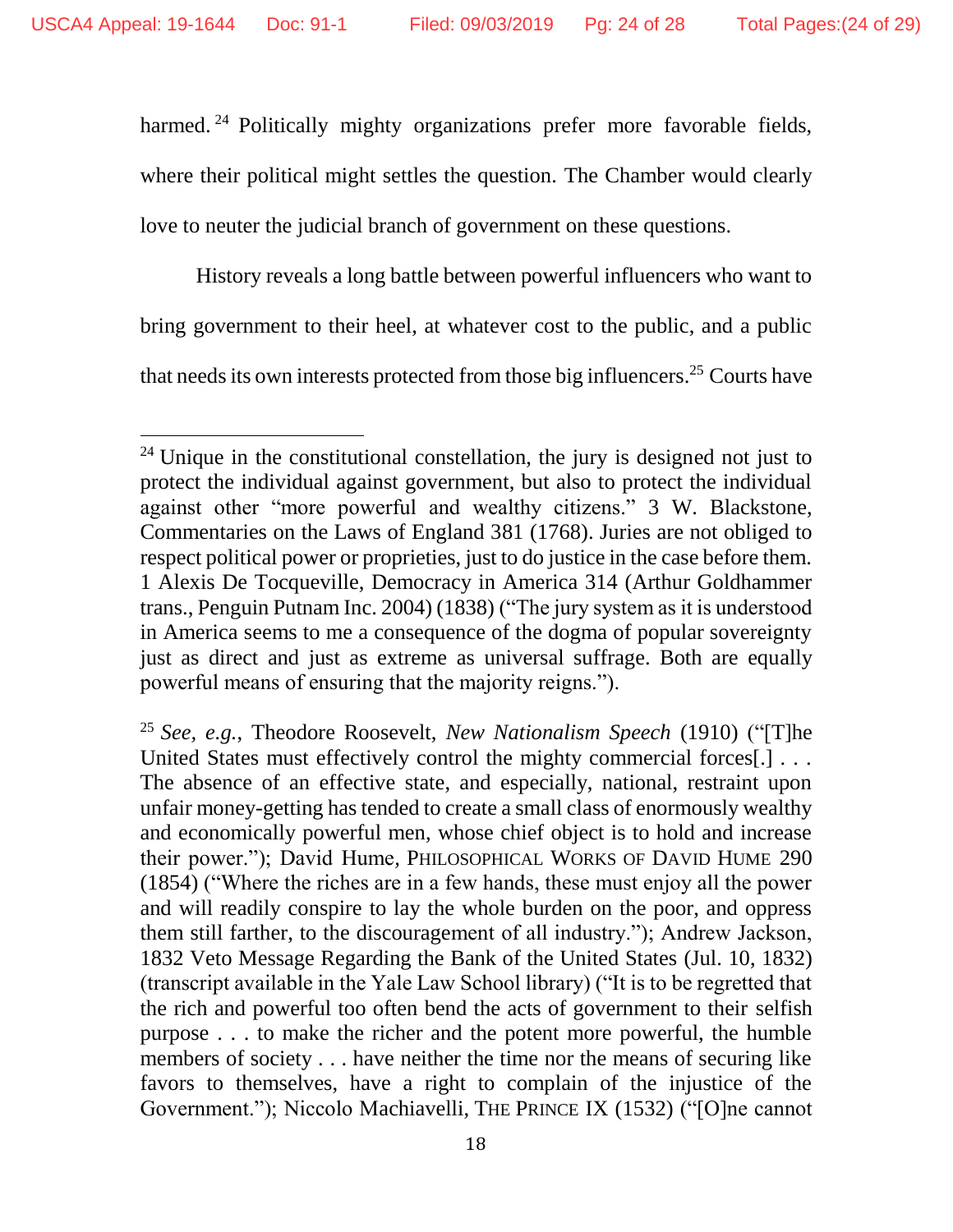an undeniable and unique role in this contest as the branch of government theoretically least responsive to political might. It should come as no surprise that the mightiest of political influencers would like to steer all questions of importance to them to the arenas where their political might holds greatest sway. But that's not how the Founders set up our government. There is no doctrine of "too big to adjudicate" or "too important to the politically mighty to adjudicate." The politically mighty have enough advantages without the Court conferring such benefits upon them.

## **CONCLUSION**

<span id="page-24-0"></span>For the foregoing reasons, this Court should carefully scrutinize the arguments made before it that urge reversal and instead affirm the District Court's order of remand.

 $\overline{a}$ 

September 3, 2019 Respectfully submitted,

s/ Robert S. Peck Robert S. Peck CENTER FOR CONSTITUTIONAL LITIGATION, P.C. 455 Massachusetts Ave., N.W. Washington, DC 20001 (202) 944-2874 robert.peck@cclfirm.com

by fair dealing, and without injury to others, satisfy the nobles, but you can satisfy the people, for their object is more righteous than that of the nobles, the latter wishing to oppress, whilst the former only desire not to be oppressed.").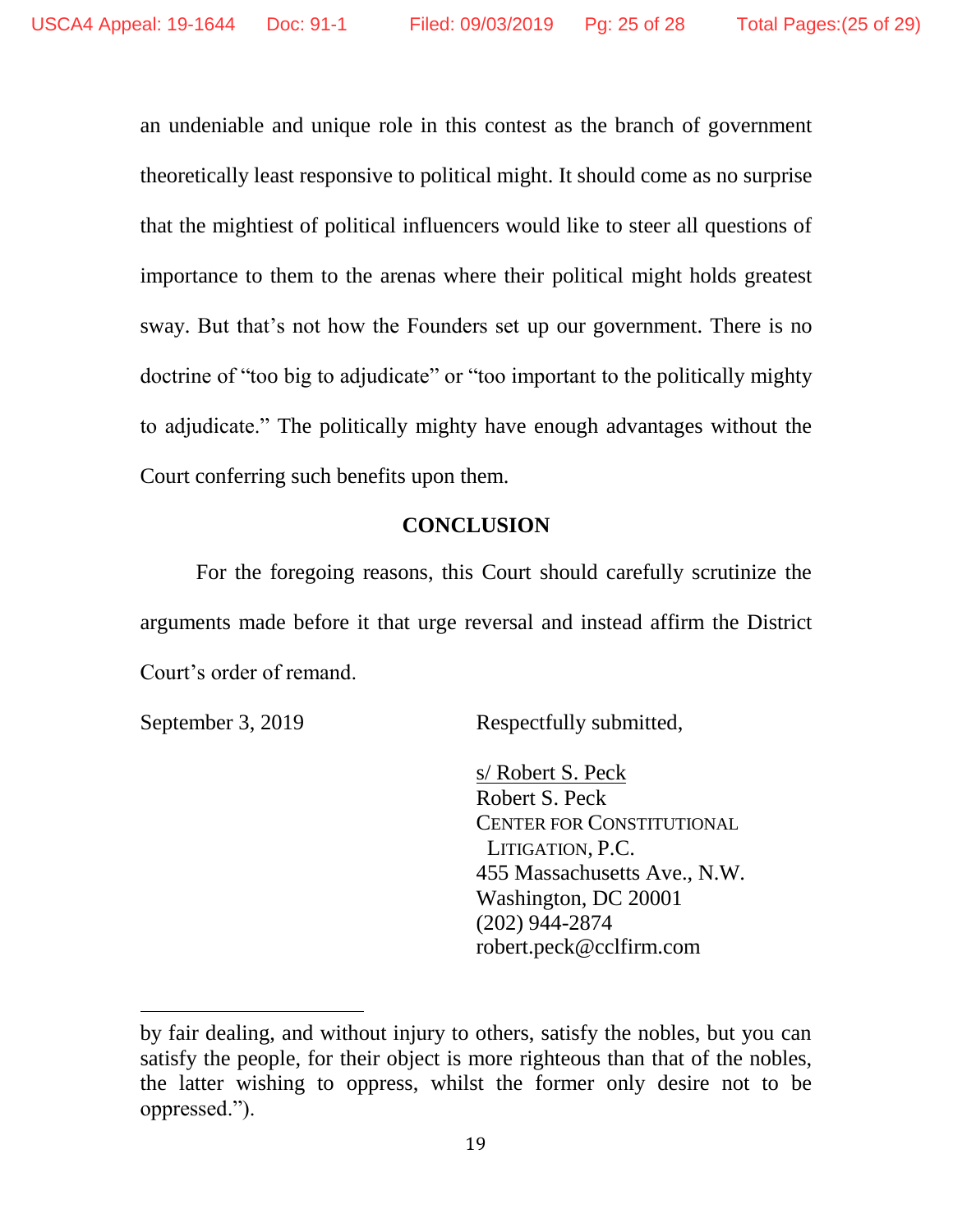Gerson H. Smoger SMOGER & ASSOCIATES, P.C. 13250 Branch View Ln. Dallas, TX 75234 (972) 243-5297 (510) 531-4529 gerson@texasinjurylaw.com

*Attorneys for Amici Curiae*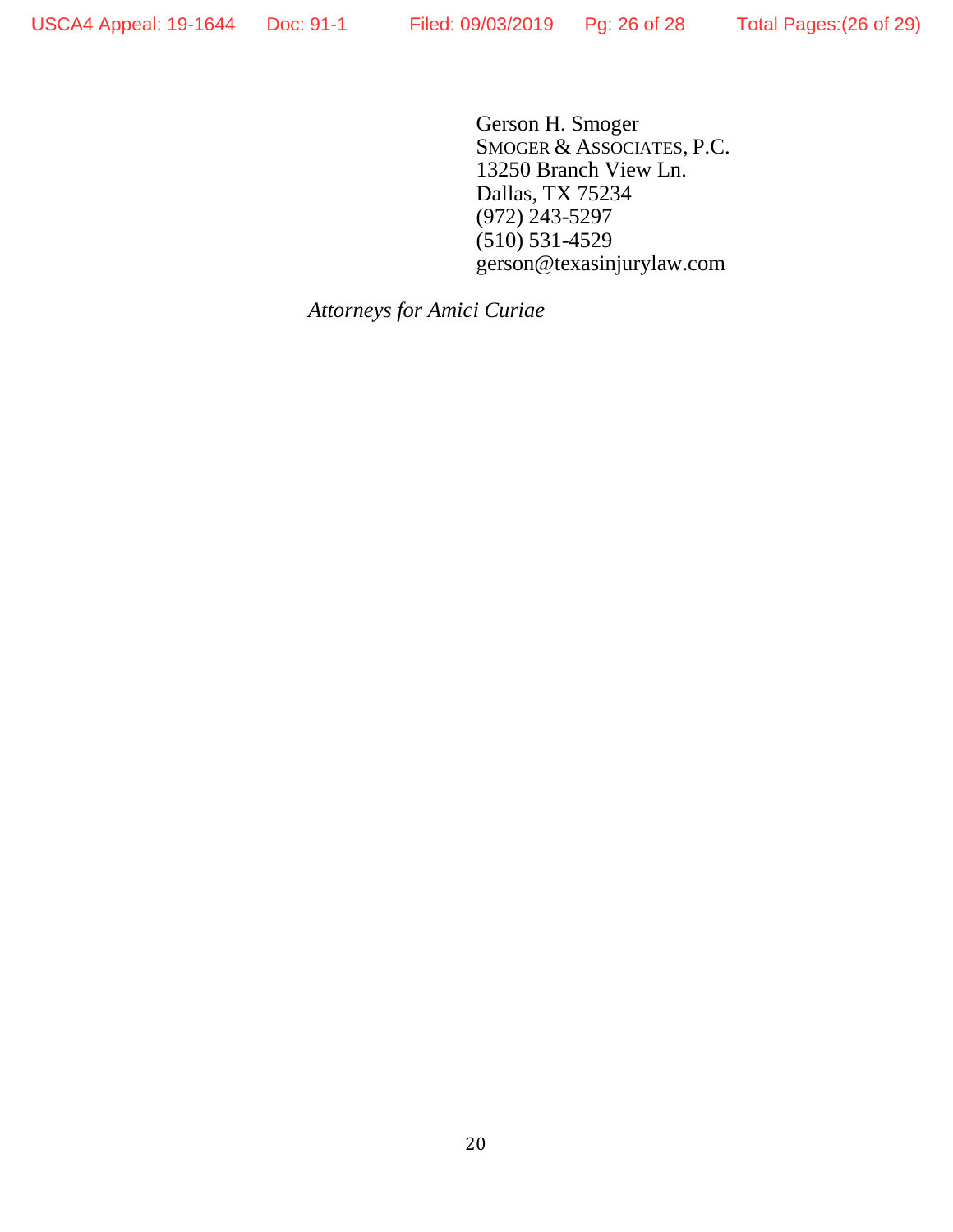### **CERTIFICATE OF SERVICE**

<span id="page-26-0"></span>I hereby certify that I caused the foregoing to be electronically field with the Clerk of the Court for the United States Court of Appeals for the Fourth Circuit by using the appellate CM/ECF system on September 3, 2019.

I certify that all participants in the case are registered CM/ECF users and that service will be accomplished by the appellate CM/ECF system.

/s/ Robert S. Peck

Robert S. Peck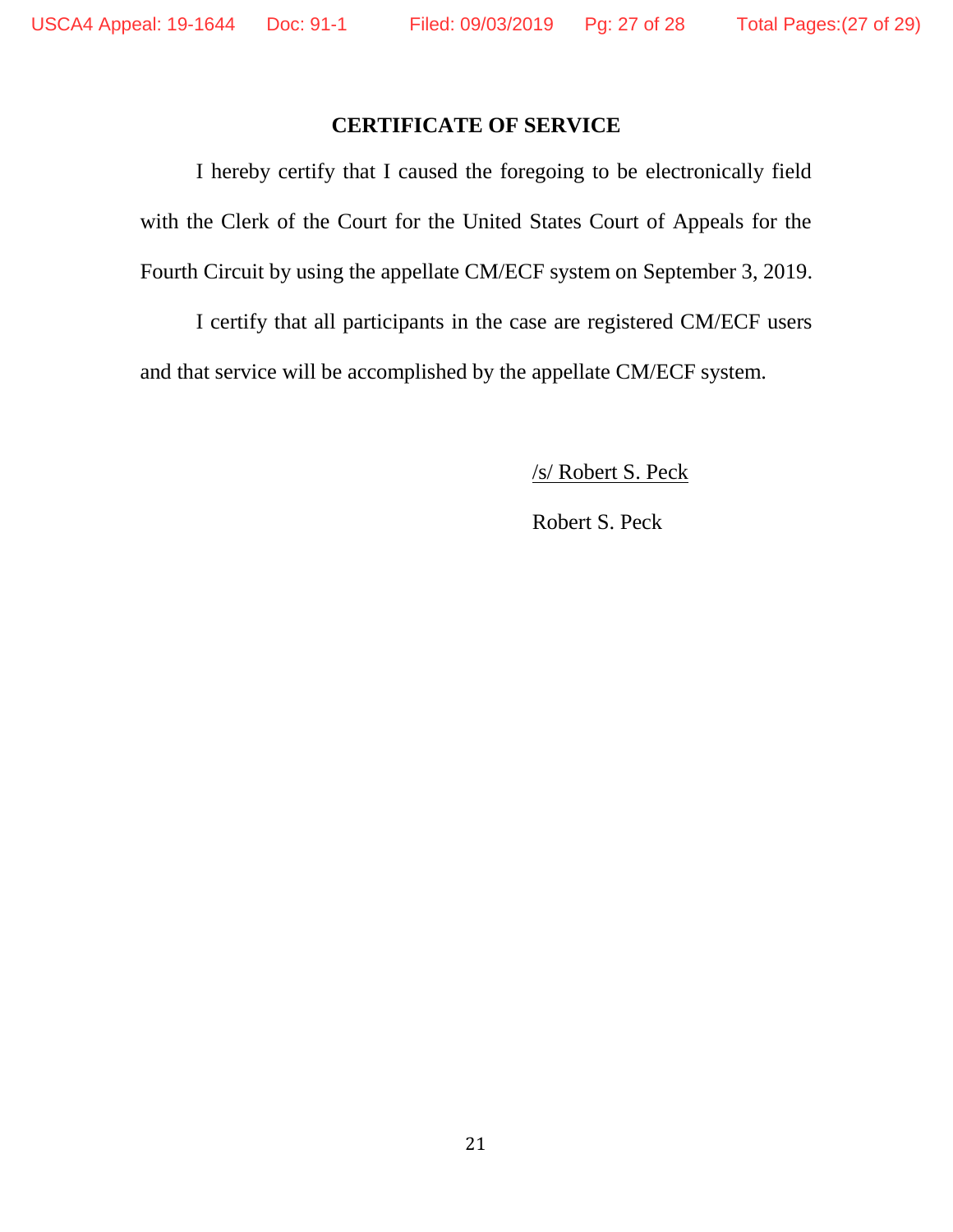## **CERTIFICATE OF COMPLIANCE**

<span id="page-27-0"></span>Pursuant to Federal Rule of Appellate Procedure  $29(a)(4)(g)$ , I certify that:

This brief complies with Rule  $29(a)(5)$ 's type-volume limitation because it contains 4,128 words (as determined by the Microsoft Word 365 word-processing system used to prepare the brief), excluding the parts the brief exempted by Rule  $32(a)(7)(B)(iii)$ .

This brief complies with Rule 32(a)(5)'s typeface requirements and Rule 32 (a)(6)'s type-style requirements because it has been prepared in a proportionately spaced typeface using Microsoft Word 365 in 14-point Times Roman font.

/s/ Robert S. Peck

Robert S. Peck